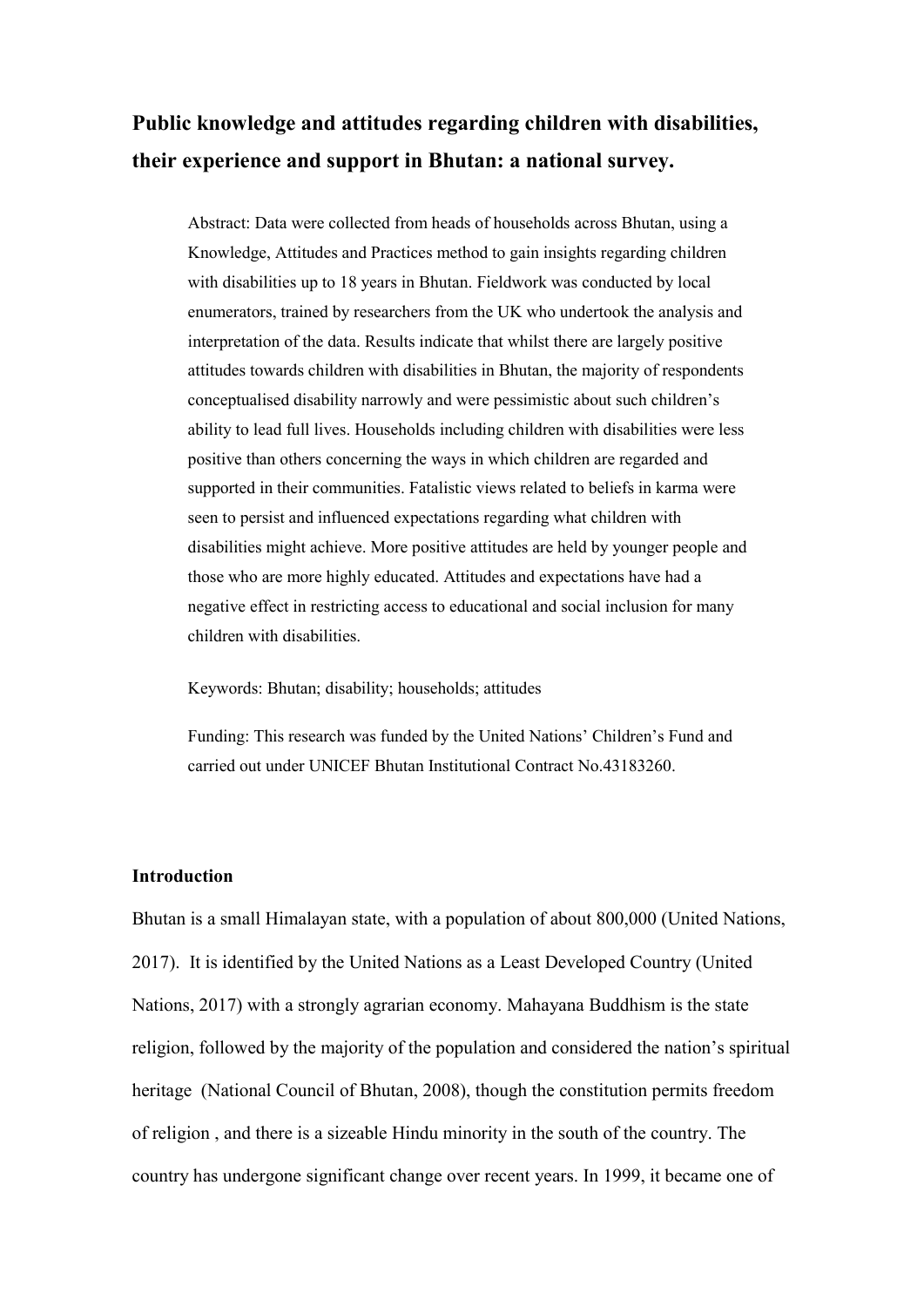the last nations to allow citizens access to television and the internet, which were previously banned. Political reforms have led to the country becoming a constitutional monarchy. Government policy across all areas is informed by the concept of Gross National Happiness, foregrounding factors such as economic equity, cultural and environmental preservation, and transparency in governance (Hofmann, 2006; Walcott, 2011).

Improving health, welfare and education for all, including children and young people with disabilities, is enshrined in recent Bhutanese legislation including the National Policy on Special Educational Needs (Ministry of Education, 2012) and the Child Care and Protection Act (Parliament of the Kingdom of Bhutan, 2011). Work is ongoing to develop a National Policy for Persons with Disabilities (Gross National Happiness Commission Secretariat, 2018). Children with disabilities are increasingly being educated in inclusive settings. The Bhutan Education Blueprint 2014–2024 (Ministry of Education, 2014) acknowledges the challenges faced regarding resources, facilities and expertise; nonetheless progress has been noted both in schools (Subba et al., 2018) and health services (Thinley et al., 2017).

It is however identified that further action is required to support social inclusion (Barnes and Sheldon, 2010; Schiemer, 2017; UNICEF, 2013a). Understanding current perceptions and beliefs regarding children with disabilities is a crucial step in developing appropriate strategies. Schuelka (2012) suggests that a challenge for Bhutan is to be seen to respond to international initiatives and documents expecting action towards achieving greater equity in education. Whilst responses may result in a focus upon educational shortcomings – and lead to the development of policy – there is often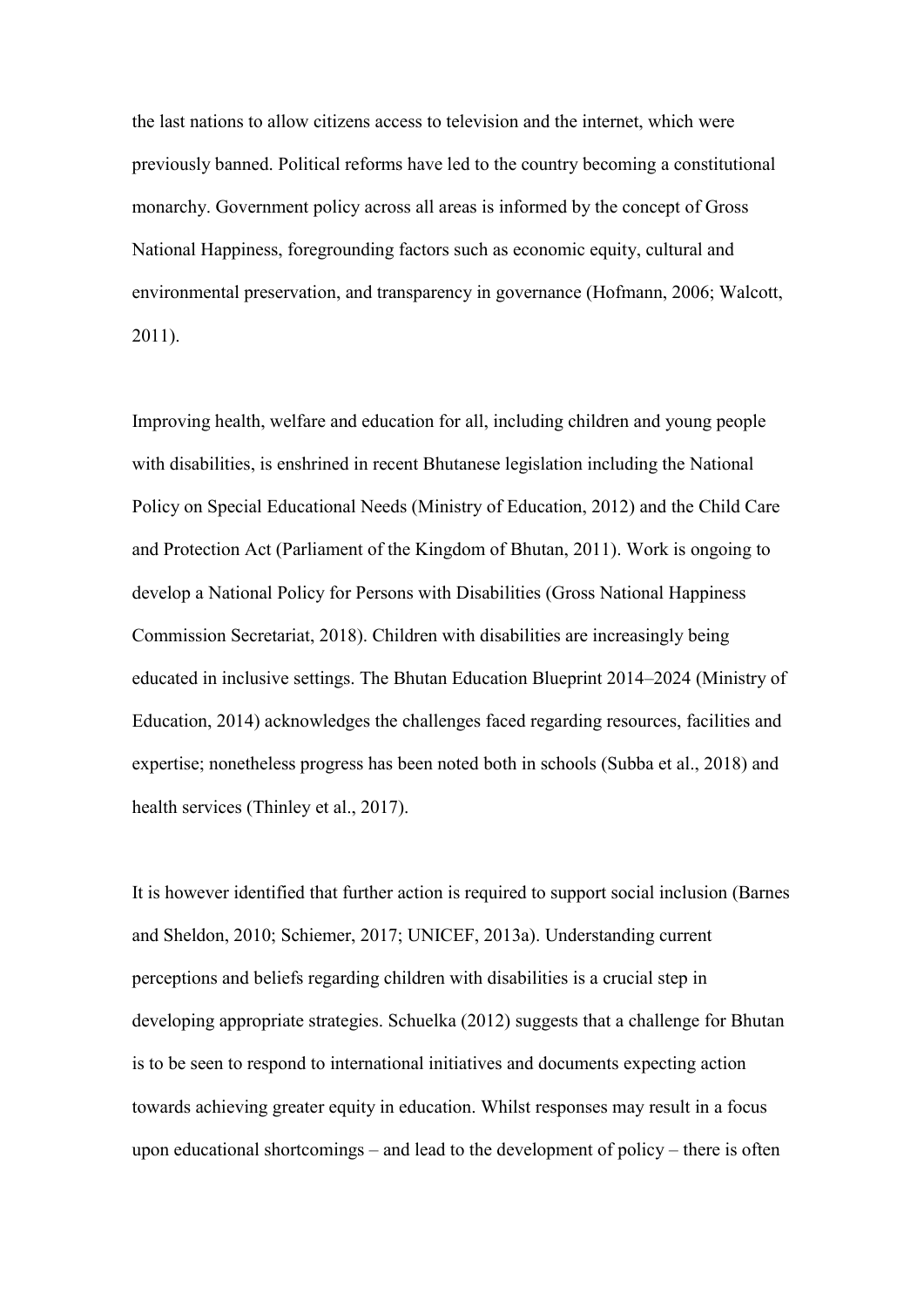a significant gap between the written policy and implementation. Moreover, those required to deliver change in schools may be left behind in this process. The situation is further complicated by a general lack of understanding concerning disability and how this might be most appropriately supported within the country. Kamenopoulou and Dukpa (2018) interviewed teachers from across Bhutan and suggest that the 'medical model' of disability remains dominant. They further identify that many teachers are conflicted regarding the education of children with disabilities. There is a lack of understanding about the meaning of inclusion, and many teachers feel that educating children with disabilities requires specialist knowledge, currently unavailable in the country.

In January 2018 the Bhutanese Government issued a draft policy for persons with disabilities (Gross National Happiness Commission Secretariat, 2018). In acknowledging that such individuals often remain excluded from many aspects of life within the country, including access to education, the policy's authors identified four key areas – Non-discrimination, Diversity and Inclusiveness, Disability Mainstreaming and Participation. These are intended to provide foundations for immediate action and future development. The draft policy recognises that:

*"Lack of education and marketable vocational training for children and youth with disabilities results in a lack of opportunities for further personal development and increases their marginalization and vulnerability".* (page 5)

Recommendations are made for increasing access to all educational facilities, realigning teacher education to ensure a more competent work force, and ensuring schools have appropriate staffing levels and teachers who are knowledgeable about special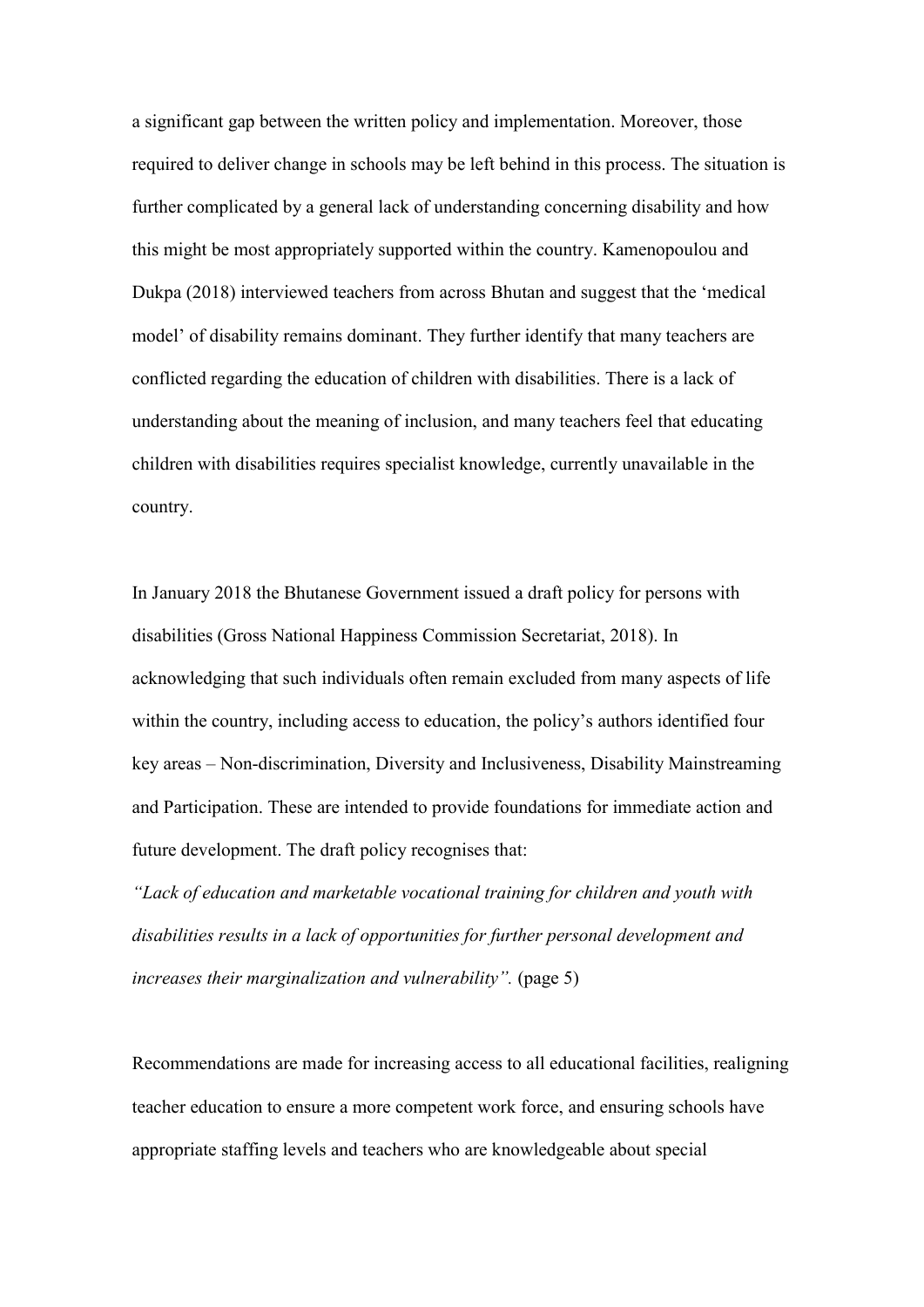educational needs and disability issues. Whilst the implementation timetable for this policy has not been defined, it is clear that national policy makers are endeavouring to address the recommendations of the International Convention on the Rights of Persons with Disabilities (United Nations, 2007) to which the Bhutanese government is a signatory.

Research was undertaken by the authors on behalf of the United Nations Children's Fund and the Royal Government of Bhutan Ministry of Education (Ministry of Education/UNICEF, 2017). The purpose of this study was to better understand perceptions and beliefs regarding children with disabilities among the Bhutanese population. The term 'children with disabilities' refers to children up to the age of 18 with "*long-term physical, mental, intellectual, or sensory impairments which in interaction with various barriers may hinder their full and effective participation in society on an equal basis with others*" (United Nations, 2007, Article 1). Following a contextualised literature review (authors, 2019), a nationwide survey and a series of stakeholder focus groups were carried out. This paper reports and reflects upon the nationwide survey and its findings.

#### **Method**

Quantitative data were collected from heads of households across Bhutan during October 2016 using a structured questionnaire. Results were recorded on electronic tablet devices by local Bhutanese enumerators. Data cleansing and initial analysis were undertaken at the authors' institution at the end of 2016.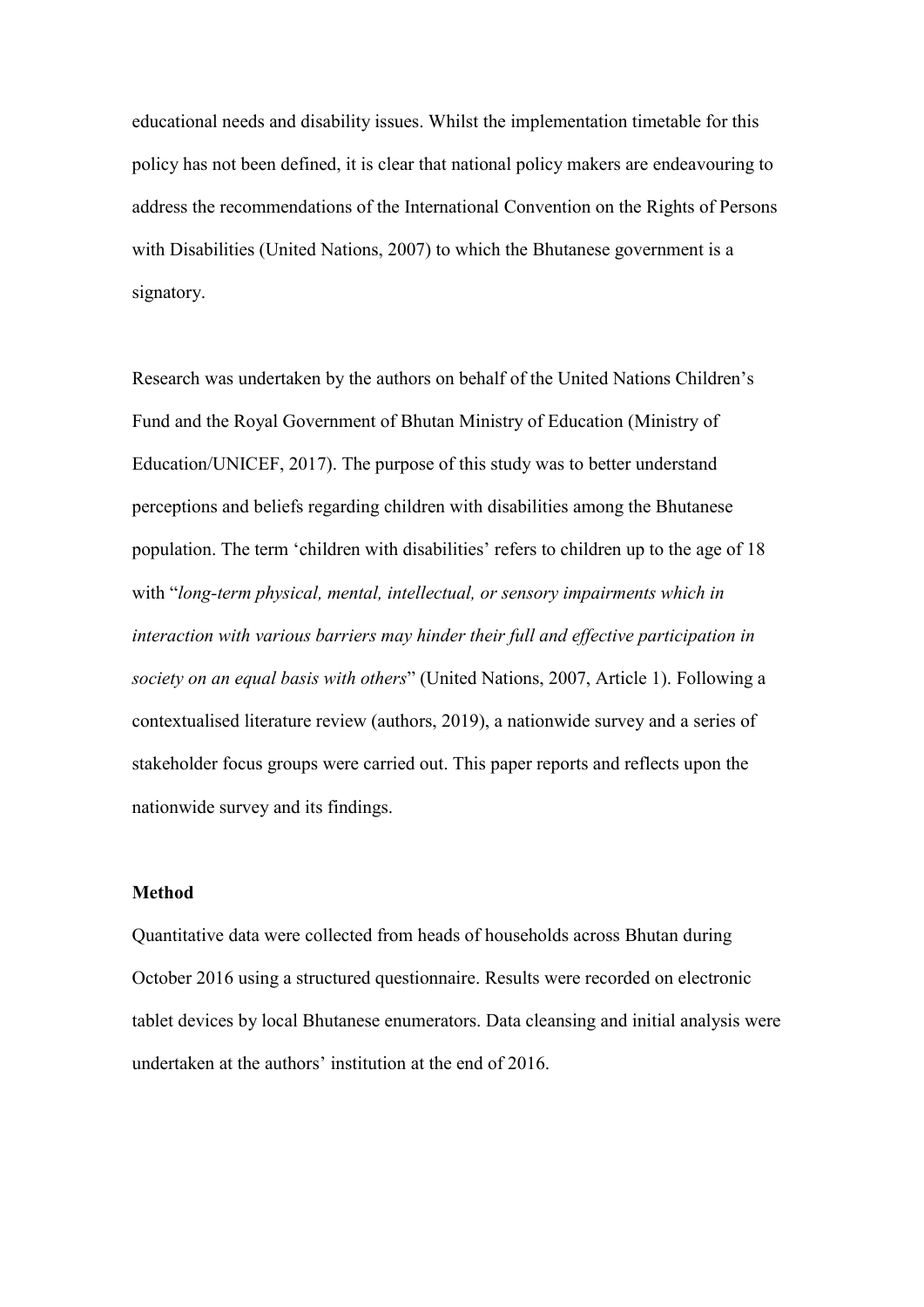#### *Data collection*

Data were collected via a semi-structured questionnaire. Enumerators visited households in 9 dzongkhags within Bhutan and completed the survey tool with the respondent in situ using an electronic tablet. The survey tool and sampling strategy underwent a number of iterations in response to comments and suggestions from UNICEF, the Bhutanese Ministry of Education, the project's reference group and the Bhutanese Research Ethics Board of Health.

#### *Data collection tool*

An eleven-page household survey questionnaire was developed to gather demographic information regarding respondents. This used both closed and open questions to gather data concerning their knowledge, attitudes and practices (KAP) regarding children with disabilities. Reference to previous KAP studies informed the design (e.g. Lakham and Sharma, 2010). A Likert scale gathered attitudinal data across five domains: society and support, personal attitude to disability, contribution made by children with disabilities, education and inclusion, and protection. It was intended that data would be collected regarding the composition of respondents' households; however, the enumerators in the field collected data regarding only the respondent and one other person in each household. This fact was identified only at the data analysis stage, after all data were collected). Where families included a child with disabilities, demographic data were collected regarding these children.

# *Sample*

A stratified multistage sampling design (Roy, Acharya and Roy, 2016) was adopted, utilising an updated version of the 2005 Population and Housing Census of Bhutan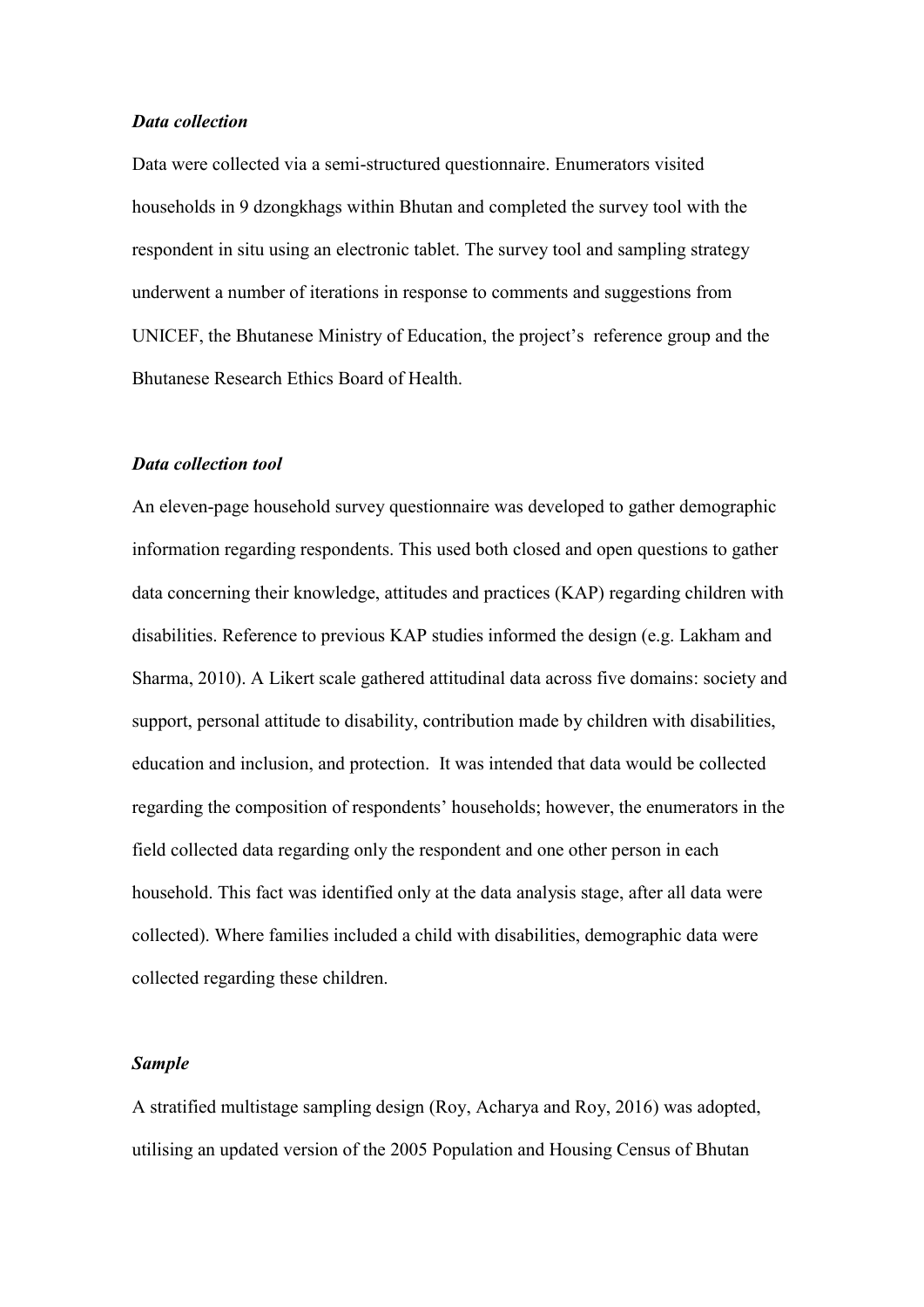(Office of the Census Commissioner, 2005) as a sampling frame. The country (composed of 20 dzongkhags – the primary administrative districts in Bhutan) was stratified into three regions (western, central and eastern) based on number of households and geographical location and nine dzongkhags - three in each region – were selected for the study. These were Chhukha, Punaka and Thimpu in the west; Bumthang, Tsirang and Zhemgang in the centre; and Mongar, Pema Gatshel and Trashigang in the east. A number of gewogs (smaller administrative subdivisions) were then selected within each dzongkhag. Finally, individual households were indentified for inclusion.

Piloting was undertaken in two locations – one urban and one rural – within the Thimpu dzongkhag. Local enumerators conducted the pilot, supported by a local supervisor and accompanied by authors, as well as UNICEF and Bhutanese officials. Following the pilot, challenges identified were addressed in advance of data collection.

In total, 577 households were surveyed. Two incomplete questionnaires were deleted from the dataset, thus the final sample comprises 575 households. Just over a third of respondents (n=198, 34.4%) lived in urban households, while just under two thirds (n=378, 65.6%) lived in rural households, reflecting the overall national urban/rural ratio. The geographical location of respondents by dzongkhag and gewogis shown in Table 1.

#### TABLE 1 ABOUT HERE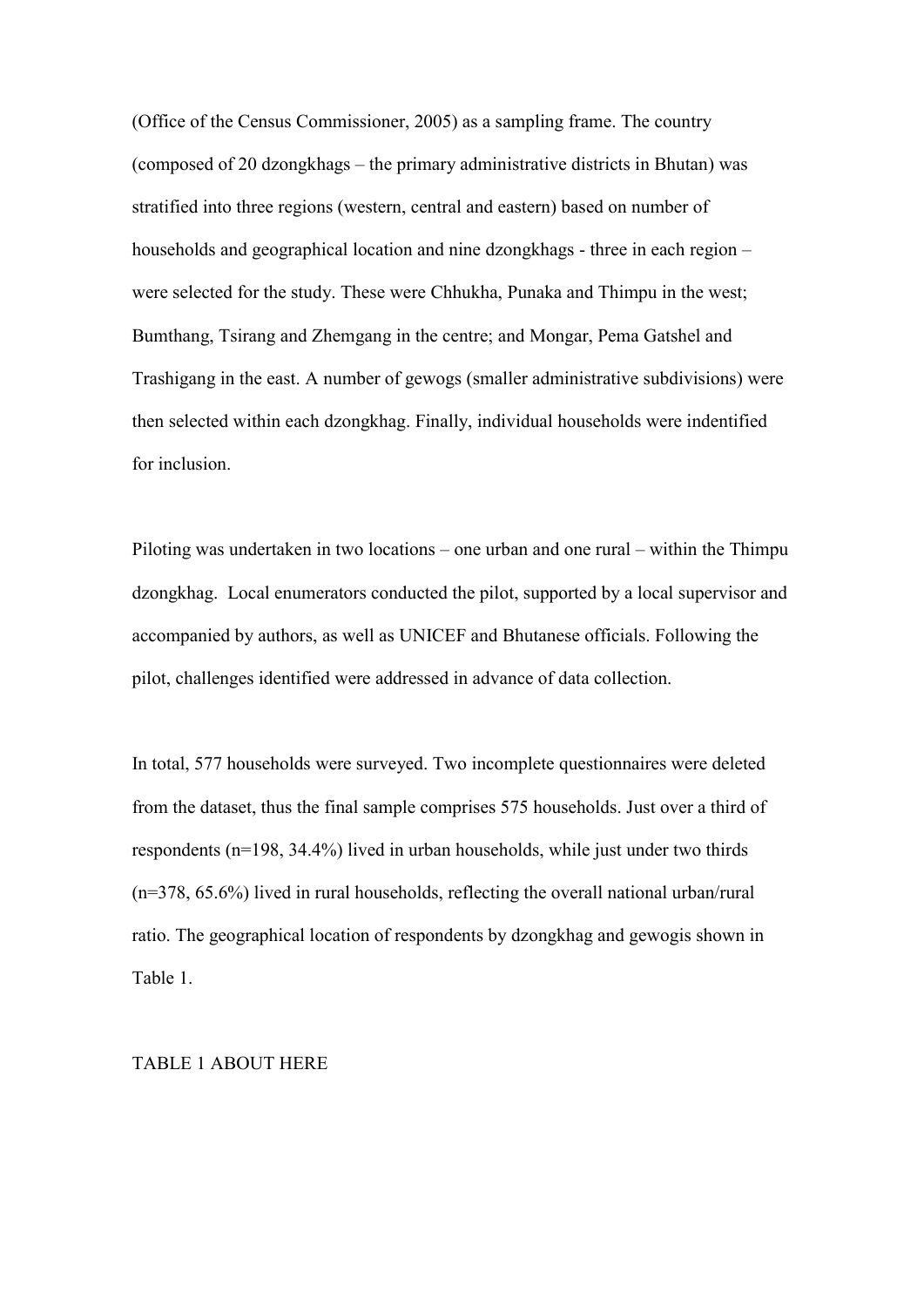# Gender, religion and age

Of the 575 respondents, 488 (84.8%) identified themselves as head of household. Two hundred and twelve respondents (36.9%) were male, 363 (63.1%) were female. The overwhelming majority were Buddhist (n=556, 96.7%), with a small number of Hindus  $(n=17, 3\%)$ , one Christian and one atheist. Most respondents were married  $(n=457, 1\%)$ 79.5%). Mode age of respondents was 42 years, mean age 44 years, SD=14.0 (see Table 2).

# TABLE 2 ABOUT HERE

#### Education

Mean length of time in education of respondents was 4 years. Over 60% of respondents had received no formal education (n=348), and in total, 44.3% of males and 70% of female respondents had received no formal education. These percentages are considerably higher than suggested by the Bhutanese Living Standards Survey (National Statistics Bureau, 2017) where it is identified that 36% of males and 47% of females had received no formal education. Thirty-six respondents (6.2% of the sample) held a bachelor's or post-graduate degree; of these, 36.1% (n=13) were women.

# Employment and income

Respondents were employed in a range of occupations. Farming/other skilled agricultural work was most common ( $n= 185, 32.1\%$ ). Other frequently identified occupational statuses were housewife ( $n = 140, 24.3\%$ ), self-employed ( $n = 105, 18.2\%$ ) professional (n=63, 10.9%) and service/sales (n=34, 5.9%). Mean gross household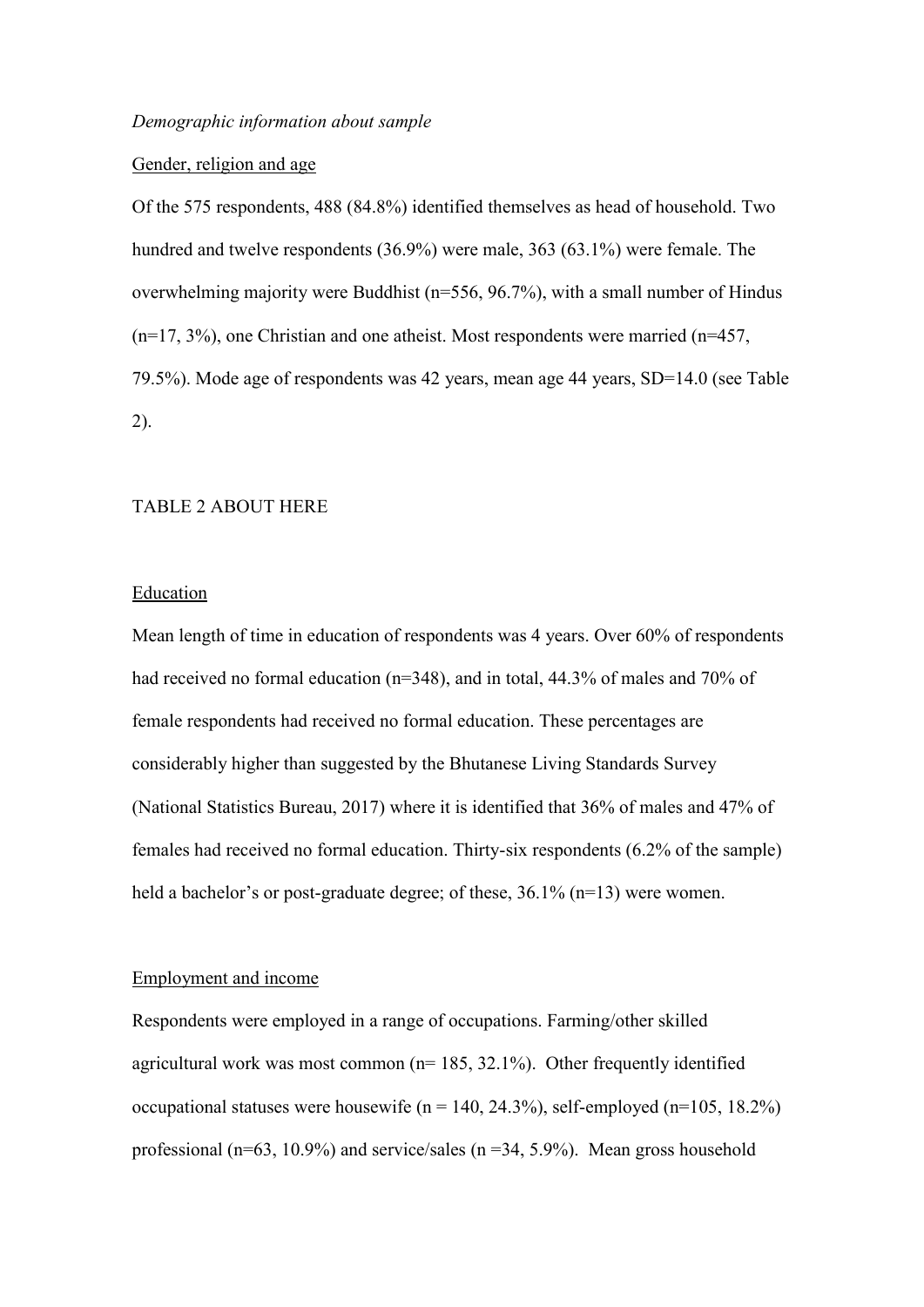income from all sources (including religious fees) was 174,220 Ngultrum (\$2590). Almost half (n= 285, 49.6%) had an annual gross household income below 100,000 Ngultrum (\$1490).

#### *Families with children with disabilities*

Previous research identified that over 21% of Bhutanese children aged two to nine years have a disability (National Statistics Bureau et al., 2012). In the current study, only 17 households (3% of the sample) included children with disabilities: eight with boys and nine with girls. Sixteen were from rural areas, one from urban Thimphu. The age range of children with disabilities was two to 17 years. Over half had difficulties in multiple areas of functioning.

Just under half these children ( $n=7$ ) attended their local school; the same number ( $n=7$ ) were not in education and their mother  $(n=5)$  or grandmother  $(n=1)$  stayed at home to look after them during the day. Fourteen played with other children within their family, 13 played with other children outside the family, 11 visited their friends' homes to play, whist two played with friends only at school.

No respondents felt the child would be living outside the family household at age 18, either independently or with support. All identified the family as their main source of support, with further support identified from medical professionals  $(n=7)$ , school  $(n=1)$ and neighbours ( $n=1$ ). The majority ( $n=14$ , 82.4%) felt they received insufficient support. Only 4 respondents (23.5%) knew of another family that included a child with disabilities.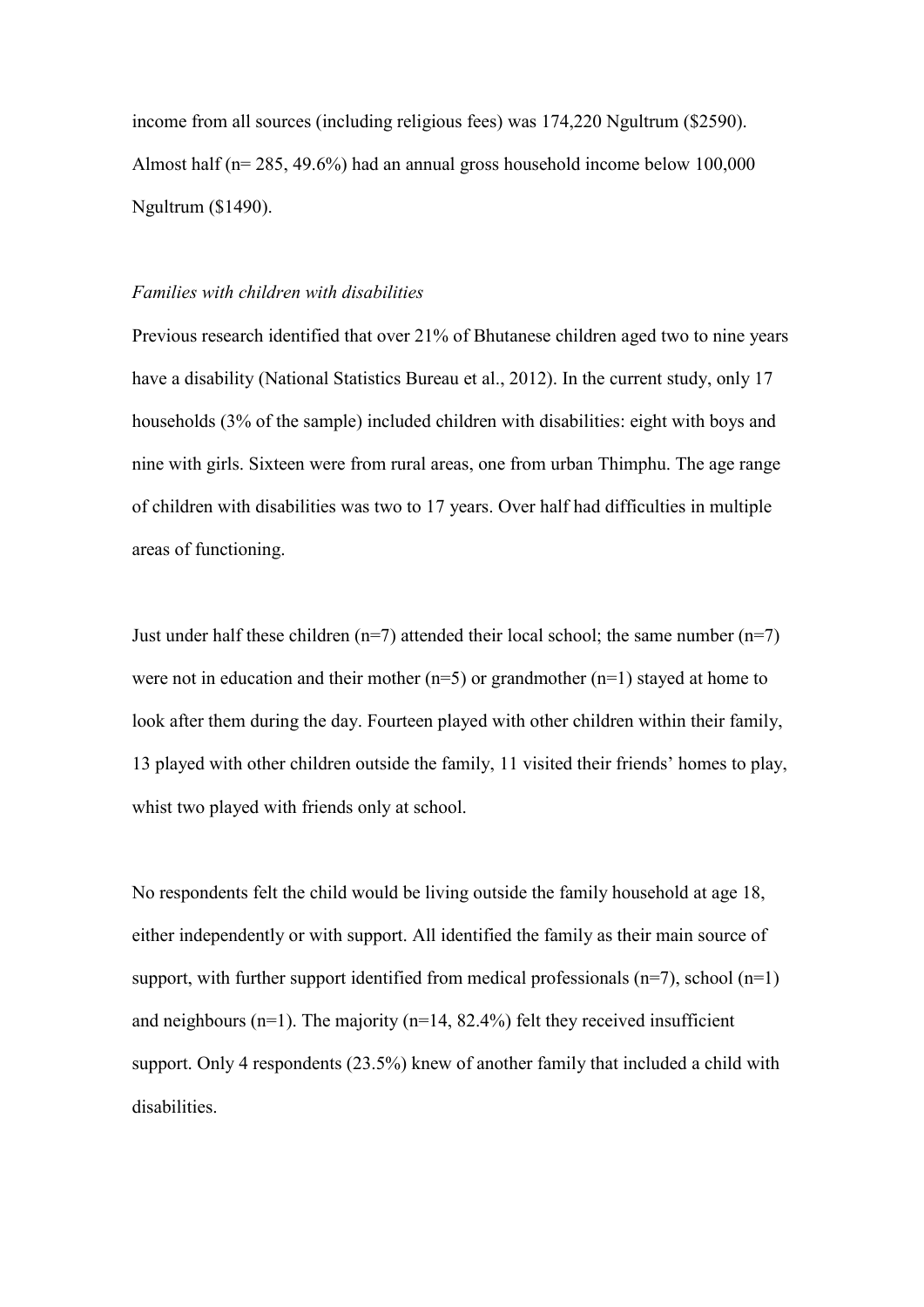# **Results**

In this section results are presented regarding the whole sample, identifying respondents' knowledge and attitudes regarding children with disabilities.

# *Knowledge regarding children with disabilities*

# *What comprises disability?*

Respondents were asked to identify conditions they regarded as comprising a disability. A very high majority (>90%) believed individuals who had a total loss of vision, total loss of hearing or who used a wheelchair had a disability. Slightly fewer considered those who had conditions limiting the use of their hands or who needed a walking aid to have a disability. Fewer than two thirds considered individuals who used hearing aids as disabled while slightly more than half considered low vision or learning difficulties as disabilities (see Table 3).

# TABLE 3 ABOUT HERE

## *Legislation, services and information*

Ninety-four respondents (16.3%) stated they were aware of Bhutanese legislation regarding children with disabilities; however, few could identify any by name. Over a third (n=203, 35.3%) were aware of services, and spoke of aids, health provision, educational provision, financial support and kidu (social welfare provided locally and supported by the monarchy) (Shaw, 2015). Specific organisations, foundations and institutes were identified by name by a small number of respondents. Only four of the 17 families with children with disabilities were aware of any Bhutanese legislation regarding such children; and only two were aware of any local specialist services.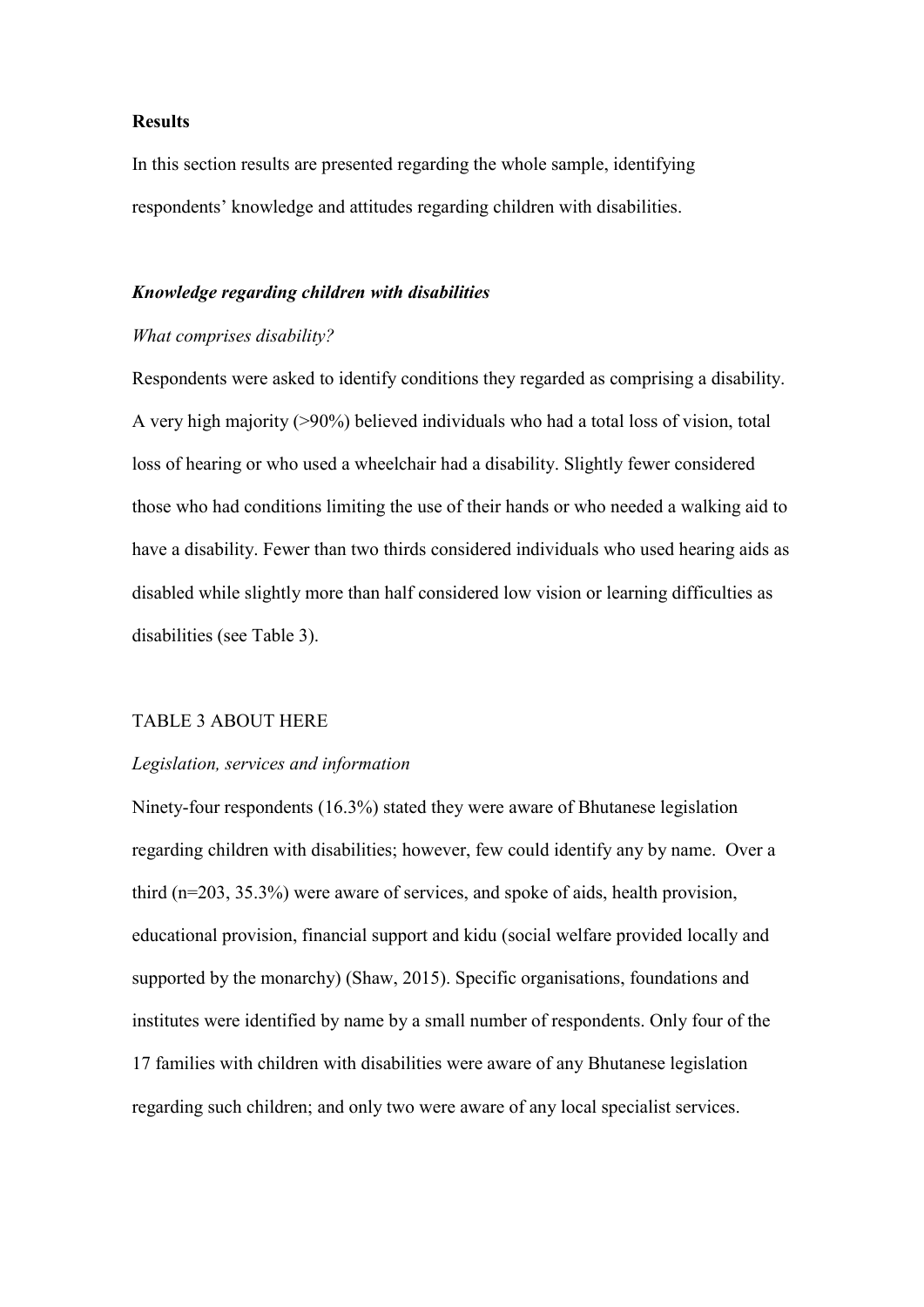Whilst a majority of respondents were aware that generic educational and health services provided support to families with children with disabilities, only a small minority knew of social protection services (n=152, 26.4%), child protection services  $(n=157, 27.3%)$  or related legislation  $(n=58, 10.1%)$ . Few knew of local support groups or organisations (n=83, 14.4%); slightly more were aware of religious groups that provided support (n=93, 16.2%). Only 114 respondents (19.8%) were aware of referral systems for children with disabilities and their families.

Concerning information about disability, over 80% of respondents identified television as their primary source of information (n=466, 81%). Friends (n=299, 52%), neighbours  $(n=243, 42.3)$ , family  $(n=214, 37.2%)$  and the radio  $(n=204, 35.5%)$  were the next most important sources. Given the Bhutanese adult literacy rate of about 60% (National Statistics Bureau, 2017) it is perhaps unsurprising that newspapers are less influential (n=72, 12.5%) than these other sources.

#### *Attitudes regarding children with disabilities*

Respondents were asked to rate statements regarding disability across five domains. A seven-point Likert Scale was used to gauge opinion (Strongly agree, Agree, Slightly Agree, Neither Agree nor Disagree, Slightly Disagree, Disagree, Strongly Disagree). An eighth 'Don't know' category was also provided, to allow for situations where respondents felt uninformed. For the purposes of reporting here, this was simplified into four categories: Agree (all degrees of agreement added together), Neither Agree nor Disagree, Disagree (all degrees of disagreement added together) and Don't Know (See Table 4). Comparisons are drawn between families including children with disabilities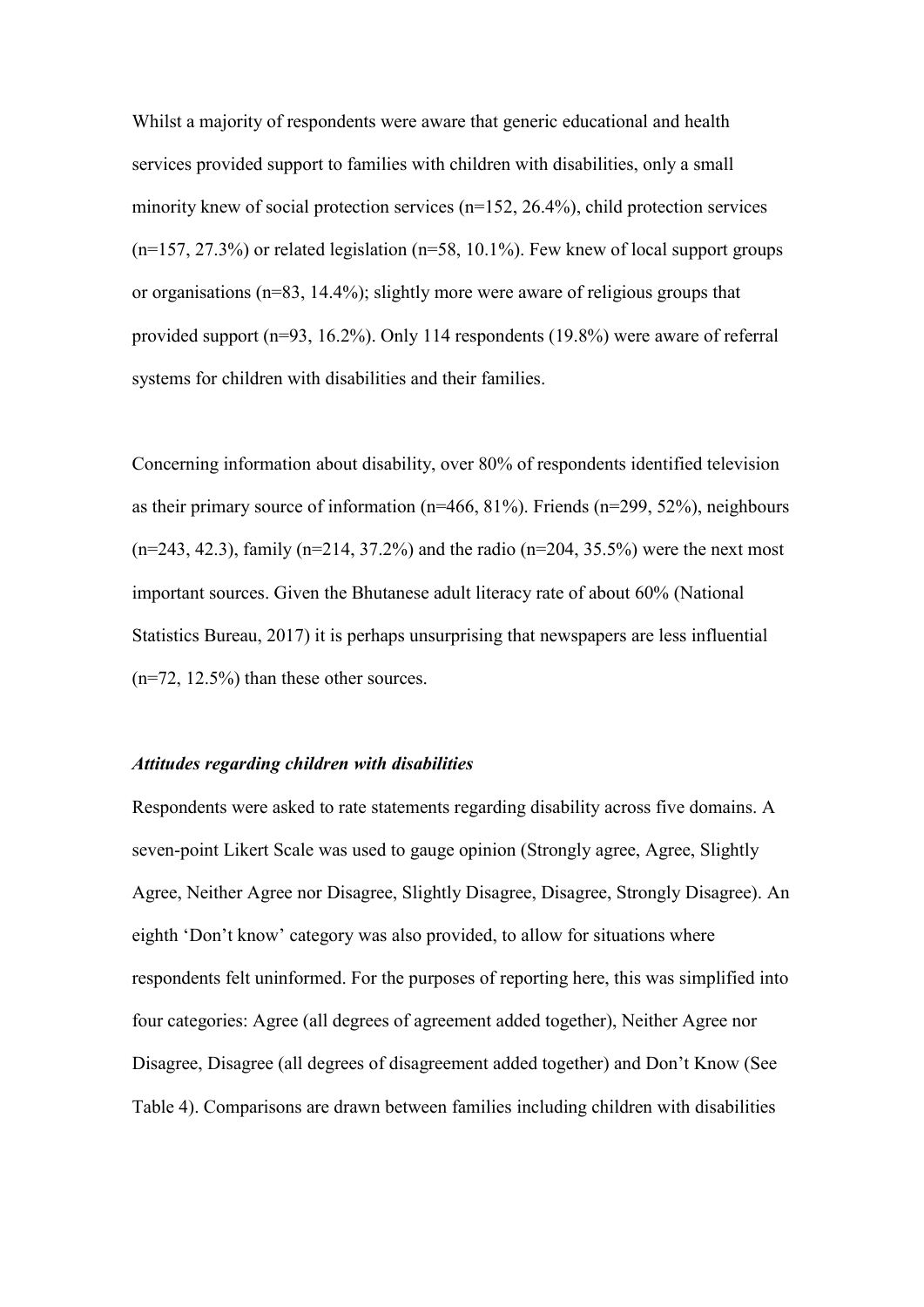$(n=17)$  and those without  $(n=558)$  disabilities: however, the caveat is given that as this first group is so small, statistical inferences are inappropriate.

# TABLE 4 ABOUT HERE

#### *Responses regarding society and support*

Respondents' attitudes regarding societal attitudes and support were overwhelmingly positive concerning the situation in Bhutan. Over three-quarters felt children with disabilities were treated fairly in society in general (n=447, 77.7%) and within their local communities (n=471, 81.9%). Almost 90% felt attitudes towards children with disabilities had improved over the last decade  $(n=515, 89.6\%)$ , and that life was now better for such children and their families (n=502, 87.3%). Whilst almost all acknowledged that children with disabilities needed extra support (n=564, 98.1), over 85% felt the benefits and support provided by the state were adequate (n=499, 86.8%). Households including children with disabilities, however, were less positive than those without concerning the treatment of and attitudes to children with disabilities. Though there was agreement that things were better than in earlier times fewer than 60% of families with children with disabilities felt the level of state support was sufficient.

#### *Responses regarding personal attitudes to disability*

Negative attitudes towards disability were shown by a large minority of respondents: Over half (n=316, 55%) felt children with disabilities could not lead full lives. Over 40% (n=246, 42.8%) said they would be unhappy to have a child with disabilities living next door. A third (n=191, 33.2%) reported that they would be unhappy if their child married a person with disabilities. Respondents were more positive towards children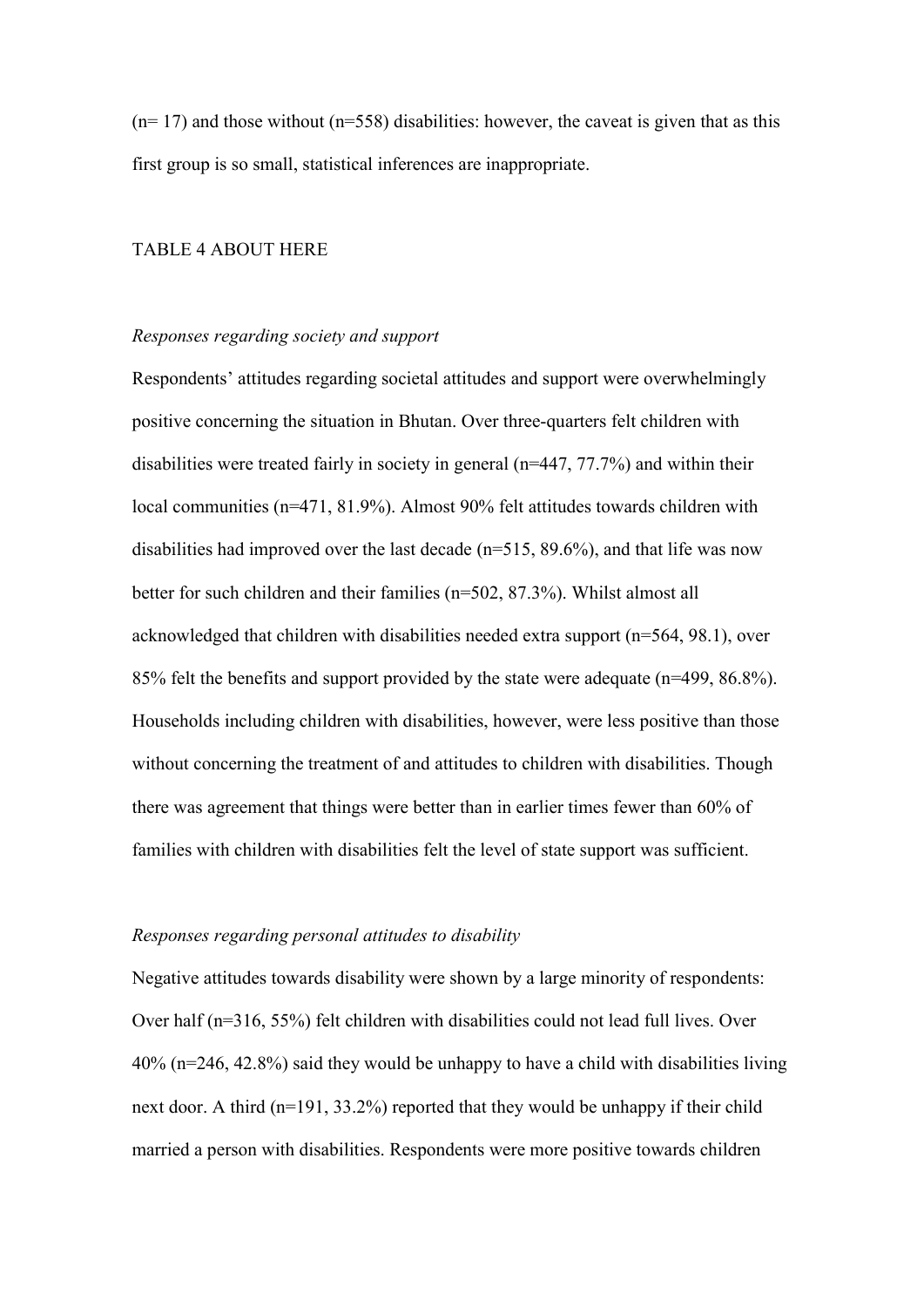with disabilities attending the same class as their children  $(n=407, 70.1\%)$ . A protective and paternalistic attitude towards disability was evidenced, with over 90% considering it appropriate to treat such children more favourably than others (n=518, 90.1%).

There was high agreement with the statement that children's disabilities are the result of past deeds (n=476, 82.8%). This was true both for parents of children with disabilities and those without, and seemingly contradicts Schuelka's assertion (2015) that disability is now seen as a result of medical factors rather than karma, particularly among parents of such children.

#### *Responses regarding the contribution made by children with disabilities*

Negative attitudes towards children with disabilities were again evident in this domain, with almost 20% of respondents believing they did not contribute positively to their family (n=111, 19.3%). An even higher proportion stated that such children did not contribute positively to society ( $n=138$ , 24%). Again, there was high congruence between families with and without such children.

# *Responses regarding education and inclusion*

There was almost universal agreement that children with disabilities benefit from attending school (n=567, 98.6%), that all children should attend school (n=561, 97.6%) and that schools are better able to support such children than a decade ago (n=519, 90.3%). Over three-quarters agreed that children with disabilities should be supported and encouraged to play with their non-disabled peers (n=454, 79%) and that they should have the same employment opportunities as these peers when they left school (n=436, 75.8).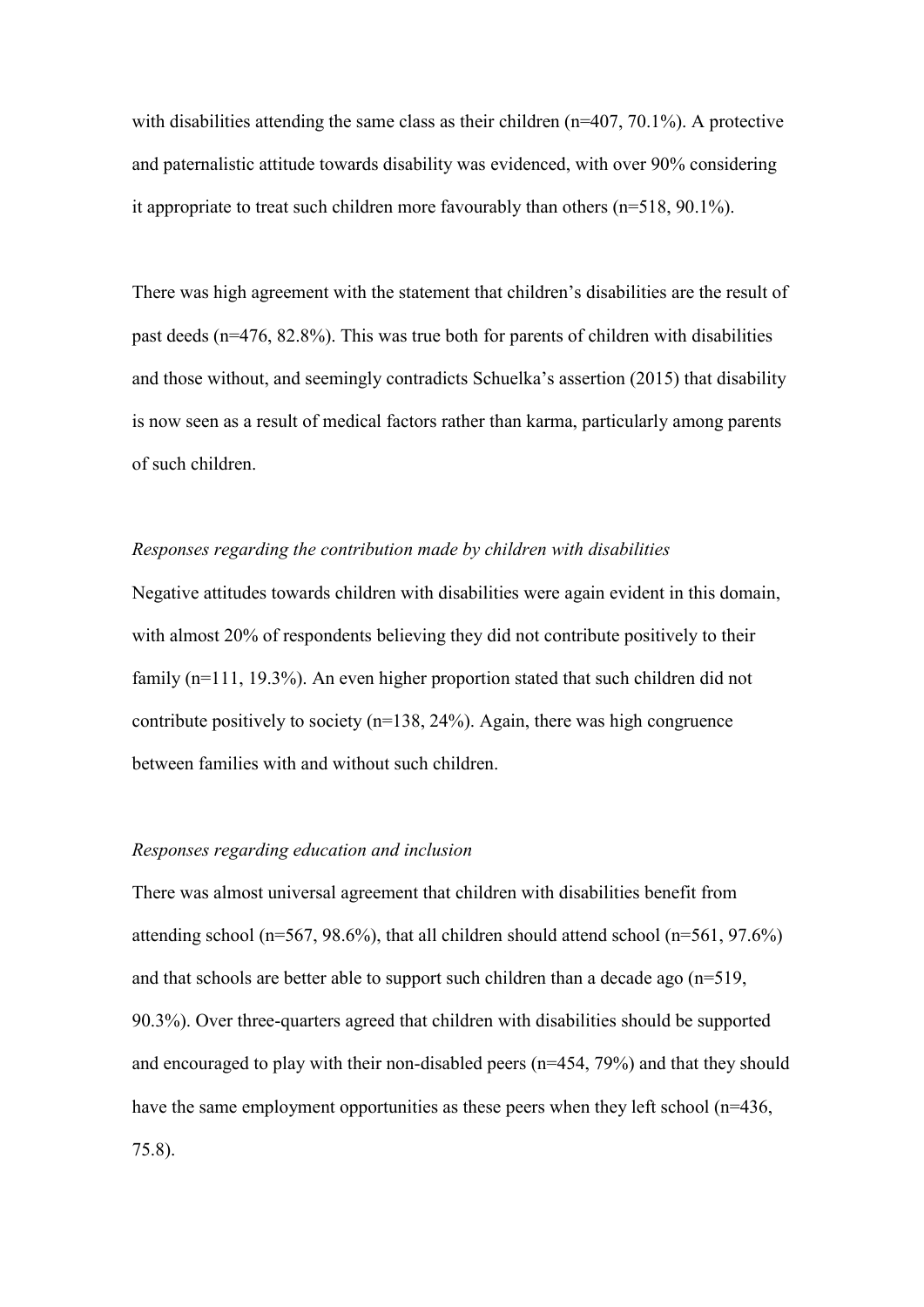Two questions about educational inclusion led to contradictory responses. A question about whether children with disabilities should attend the same school as others led to a balanced response, with similar numbers saying yes (n=287, 49.9%) and no (n=273, 47.5%). However, responding to a question about whether children with disabilities should attend special schools, a clear majority (n=510, 88.7%) answered yes. Previous research in Bhutan has revealed contradictory attitudes regarding inclusion (Chhetri, 2015; Kamenopoulou and Dukpa, 2018; Thuji, 2013). Studies elsewhere have also noted how educators may hold contradictory views regarding inclusion (Male, 2011; Ross-Hill, 2009) and Bhutanese responses may suggest a more general societal contradiction regarding inclusion. Responses were similar between households with and without children with disabilities.

## *Responses regarding the protection of children with disabilities*

Research and personal accounts across the world have long identified that individuals with disabilities are at risk of stigmatisation (Susman, 1994), and that disabled children are at heightened risk of a spectrum of abusive behaviours (Sobsey, 2014; Stalker and McArthur, 2012). Moreover Schuelka (2015) has identified evidence in Bhutan of children with disabilities experiencing stigmatisation, including mockery and namecalling. Almost 60% of respondents acknowledged such children were at heightened risk of bullying (n=344, 59.8%) or physical and sexual abuse (n=319, 55.5%). However, fewer than half agreed they were more likely than others to suffer neglect (n=260, 45.2%) and fewer than a third of respondents felt they might be the subject of jokes or unacceptable comments (n=182, 31.7%).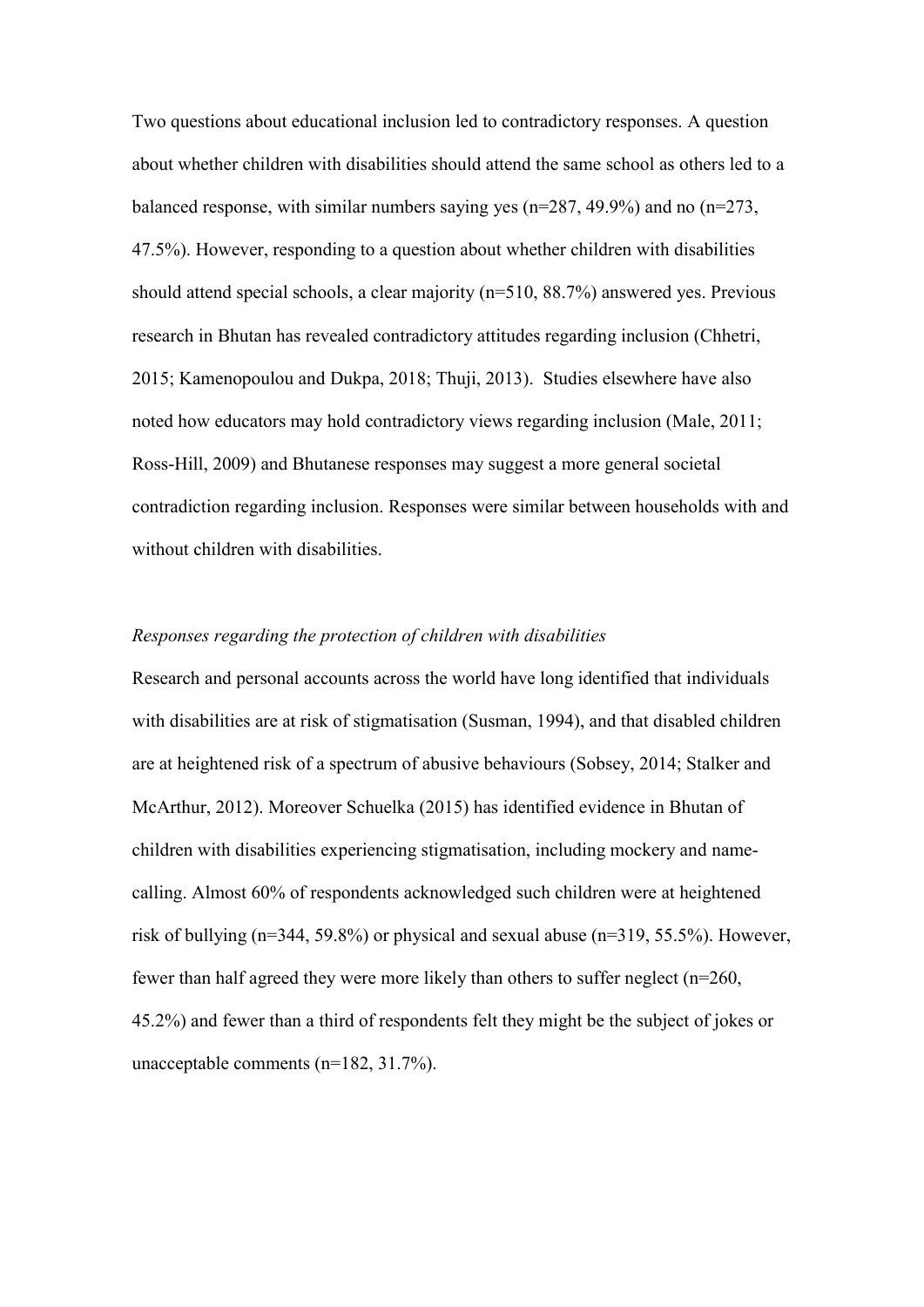Paternalistic attitudes were revealed in two further responses in this domain. Over 60% of respondents (n=352, 61.2%) disagreed with the statement that it might sometimes be necessary or appropriate to punish a child with disabilities for misbehaviour, and over 80% (n=480, 83.5%) felt that it would be inappropriate ever to leave such a child at home alone. Households including children with disabilities were more likely to acknowledge that disabled children might be bullied, or that it could be appropriate to sometimes punish such children, but again there was high congruence.

## *Differences between subgroups*

Bhutanese governmental initiatives over many years, such as the 'One Nation, One People' proviso of 1989, have been designed with cultural and social homogeneity as an explicit aim (Schmidt, 2017; Walcott, 2011). The challenges that these have created for minority populations within Bhutan, and the impact of these initiatives upon them, should not be minimised (Carrick, 2008; Kharat, 2001; Meier and Chakrabarti, 2016). Nonetheless, the results of this survey exhibit a high level of congruence and that no statistically significant differences were noted between, e.g. responses of males or females, or between residents of urban or rural areas. However, statistically significant differences were noted when comparisons were drawn between respondents by age and educational status. These are discussed below.

# *Comparison of responses by age*

Respondents were considered within 3 sub-sets: younger respondents under 40 years  $(n=254)$ , middle-aged respondents 40-59 years  $(n=239)$ , and older respondents aged 60 years and above (n=82). Statistically significant differences were identified regarding seven statements across all five attitudinal domains (see Table 5).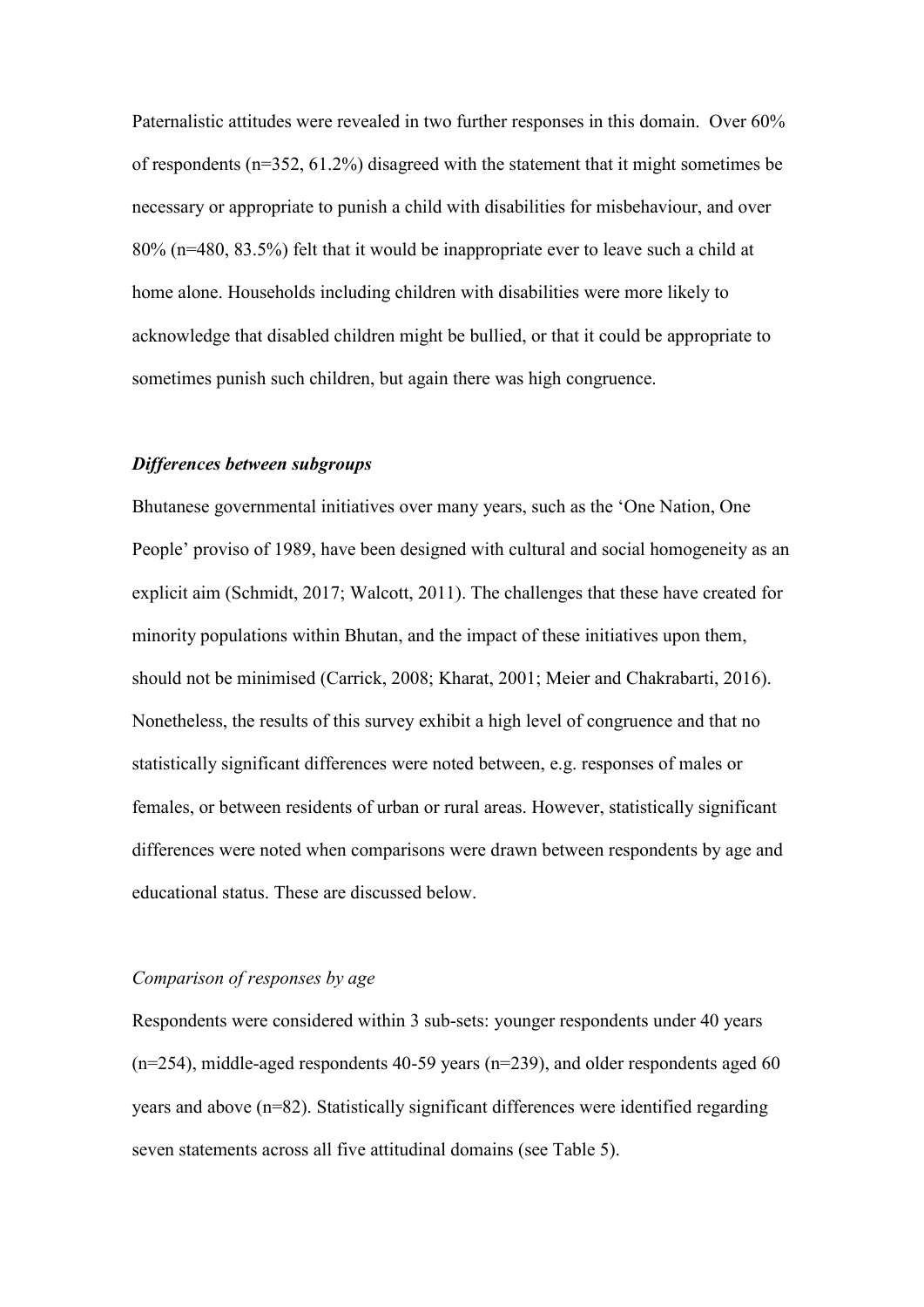# TABLE 5 ABOUT HERE

Regarding the statement that attitudes towards children with disabilities were better than they were ten years ago, middle-aged respondents expressed higher agreement than either younger or older respondents. Concerning personal attitudes, older respondents were less positive about having a family with a child with disabilities as neighbours than the two younger groups. With regard to the contribution made by children with disabilities, older respondents were again less positive than the two younger groups. Older respondents were by contrast more positive than the two younger groups that schools were better equipped and prepared to deal with inclusion than a decade ago.

There were statistically significant differences between the three sub-sets regarding three statements regarding child protection. While about two thirds of the two younger groups disagreed with the statement that children with disabilities were the subject of jokes or unacceptable and negative comments, older respondents were much more equivocal. By contrast, younger respondents were in greater agreement that children with disabilities were at a heightened risk both of bullying and physical or sexual abuse.

#### *Comparison of responses by education level*

To explore whether education level impacted upon attitudes towards children with disabilities, the responses of the least-educated subset of the sample – those who had received no formal education ( $n = 348, 60.5\%$ ) – were compared with those of the most highly educated – the 36 individuals (6.2%) educated to degree or postgraduate level (see Table 6). No significant differences were identified in domains relating to society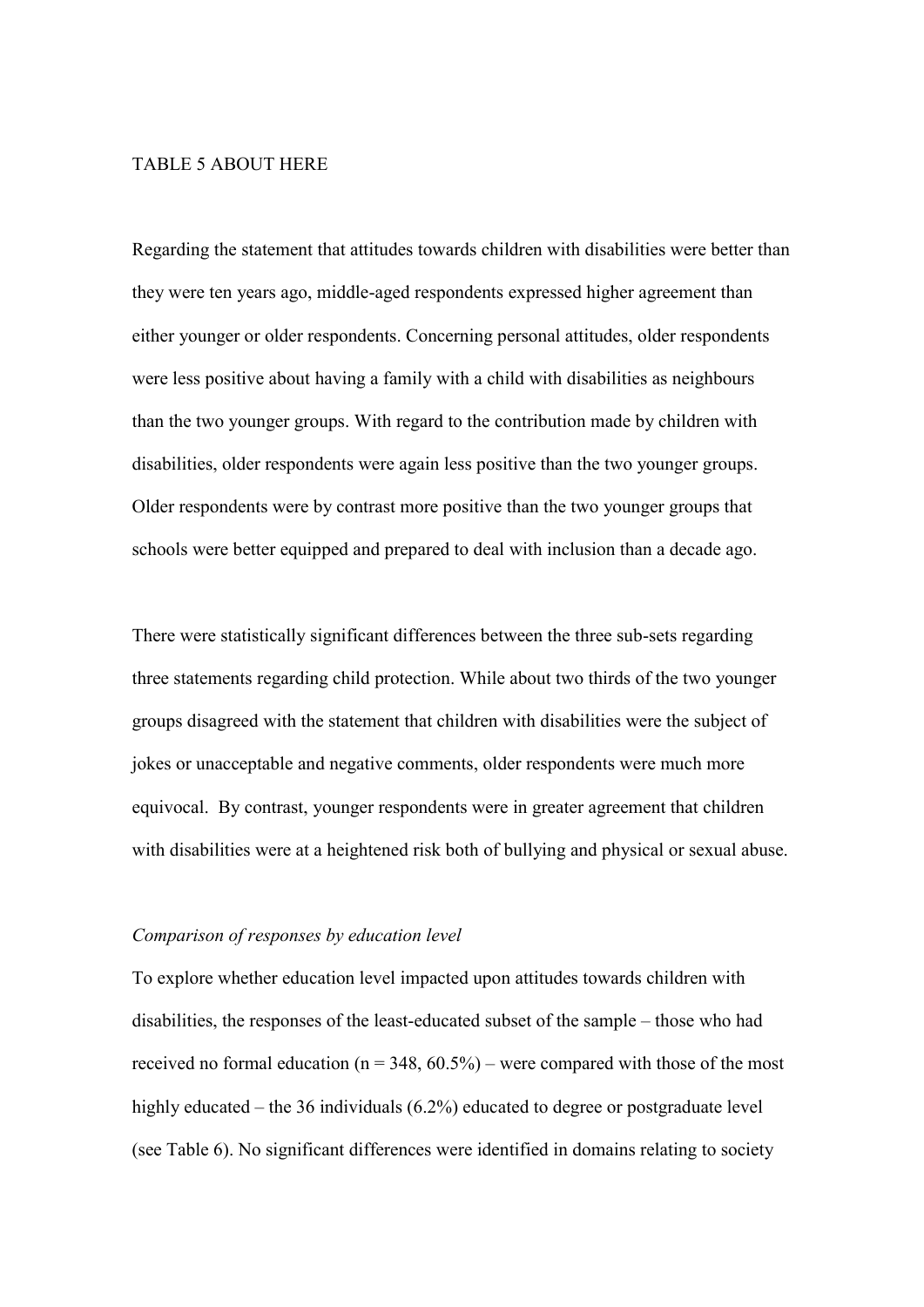and support or protection. However, significant differences were identified regarding nine statements across the other three domains.

# TABLE 6 ABOUT HERE.

Regarding personal attitudes, there were statistically significant differences between the groups concerning five of the six statements. More highly educated respondents were much more positive about a family including a child with a disability being their neighbour, with 77.7% stating they would be happy with this, as opposed to fewer than half (48.6%) of those with no formal education. They were also more positive about a child with disabilities attending the same class as their own: almost 90% would be happy with this, compared to just over two thirds of those without formal education.

More highly educated respondents were also more positive regarding the ability of children with disabilities to lead a full life. Half this group disagreed with the statement that 'Children with disabilities cannot lead as full a life as those without disabilities', compared to fewer than 30% of those without formal education. A more mixed picture emerged concerning the statement that 'In the future, I would be happy for my child to marry a person with disabilities'. While about half of both groups agreed with the statement, a greater number of more highly educated respondents admitted to uncertainty (16.7% compared to 1.4%).

There were highly significant differences with regard to attitudes regarding causation of disability. Over 85% of those without formal education agreed this was the result of past deeds, whereas only slightly over half of the highly-educated group felt this to be the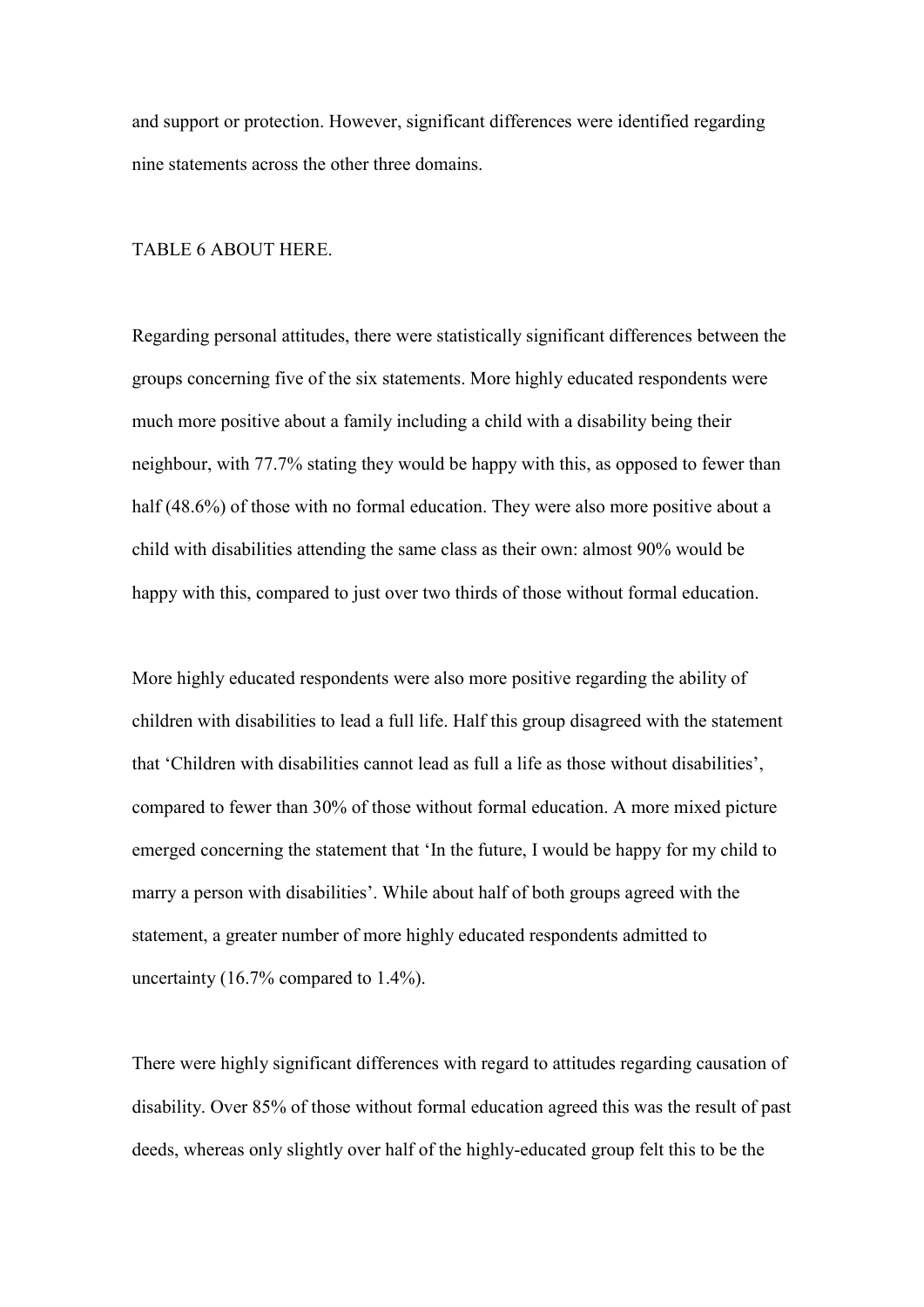case. With respect to the contribution made by children with disabilities, more highly educated respondents were again more positive. Only 5.6% disagreed with the statement that 'children with disabilities make a positive contribution to the family' (compared with 19.5%); and over 83.3% felt such children make a contribution to society (compared with 55.2%). Highly-educated respondents were more sceptical concerning schools being better prepared/equipped to deal with children with disabilities than ten years ago. Just under 70% considering schools to be better prepared, compared to over 90% of those with no formal education. More highly educated respondents also felt more strongly that such children should be encouraged and supported to play with non-disabled peers, with only just over 5% of respondents disagreeing, compared with almost 20% of those without formal education.

# **Discussion**

The data secured in this study point to several emergent themes in respect of childhood disability issues in Bhutan. Whilst data limitations require that these findings should be treated with some caution, they nonetheless highlight several areas which will be worthy of more detailed scrutiny.

The study, the first of its kind with regard to this country, has revealed much regarding knowledge and attitudes regarding disabled children in Bhutan. Overall, despite the initiatives undertaken by the Bhutanese government and external organisations such as UNICEF, knowledge regarding children with disability, services and legislation was limited. Disability is relatively narrowly conceptualised, with an emphasis on overt physical or sensory impairment. These are the conditions that are societally recognised, and it is services for such individuals – such as the Muenselling Institute in Khaling and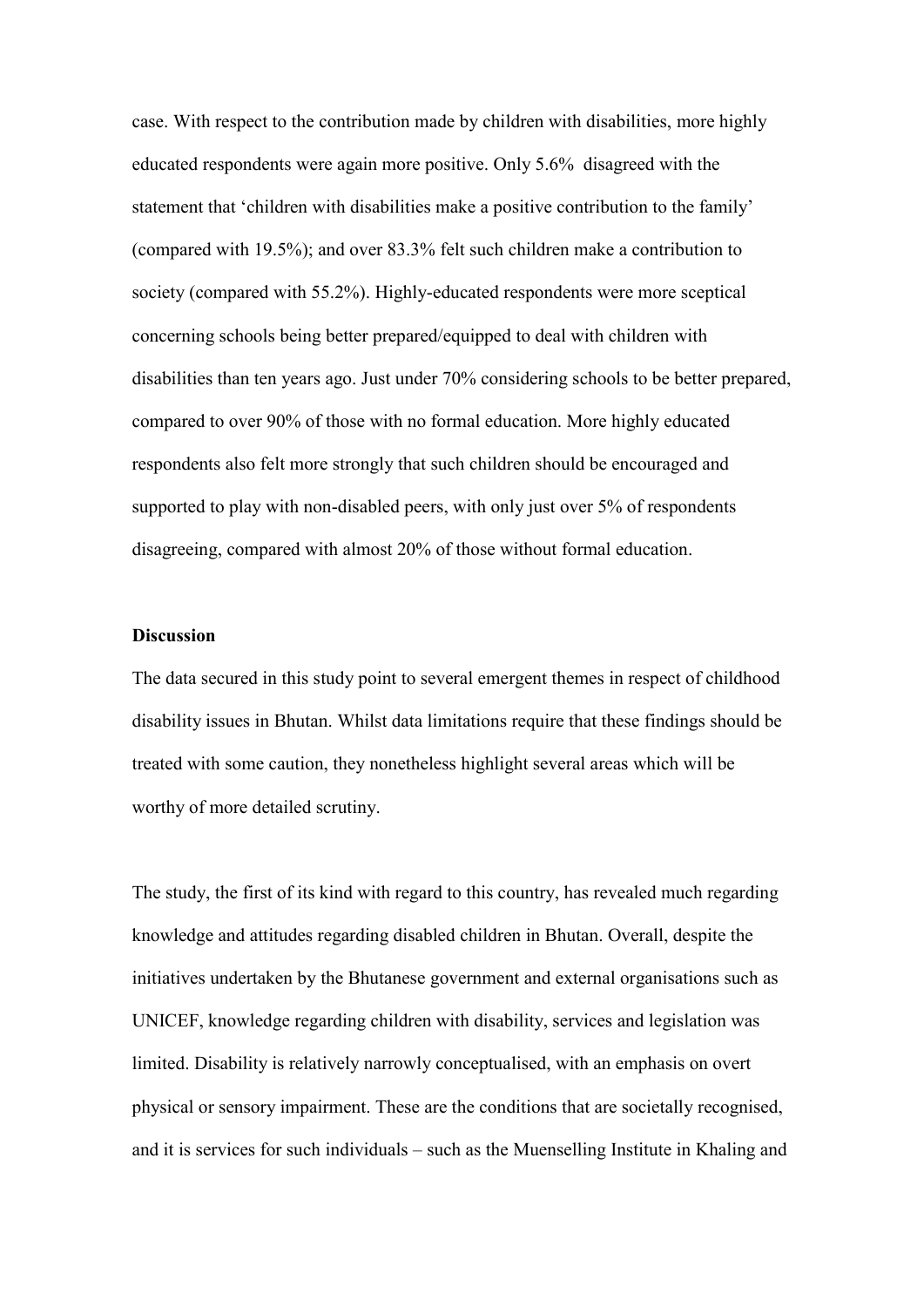the Wangsel Institute in Paro, that were identified by the heads of households who were the survey respondents. Individuals with less obvious or severe impairments – such as low vision or poor hearing – were not considered disabled by a large minority of respondents; and almost half did not consider intellectual impairment to be a disability. The literature has long identified the negative impact that such attitudes can have for those with less obvious disabilities (Cavet, 1998) while Parmenter (2008) warns of the potential for those with intellectual impairments to be marginalised and stigmatised in settings where services are limited.

The study illustrated that attitudes towards children with disabilities within Bhutan display a high level of homogeneity and are typified by paternalistic assumptions of incapacity and dependence (UNICEF, 2013b). As has long been identified in the global West, more positive attitudes regarding those with disabilities are held by younger people and those who are more highly educated (Morin, Rivard, Crocker, Boursier and Caron, 2013; Strohmer, Grand and Purcell, 1984; Yazbeck, McVilly and Parmenter, 2004). This highlights the importance of improving education for all in order to bring about more effective social and educational inclusion for children with disabilities through the successful implementation of initiatives such as the Bhutan Education Blueprint (Ministry of Education, 2014).

There is some suggestion that the ongoing challenges in meeting the needs of children with disabilities and the responses forthcoming within Bhutan have wider parallels in many other national settings, irrespective of their stage of development. This linkage may prove a useful device, offering illustrations of social and educational policy responses to the challenges posed. Of note amongst these is the current trend to attempt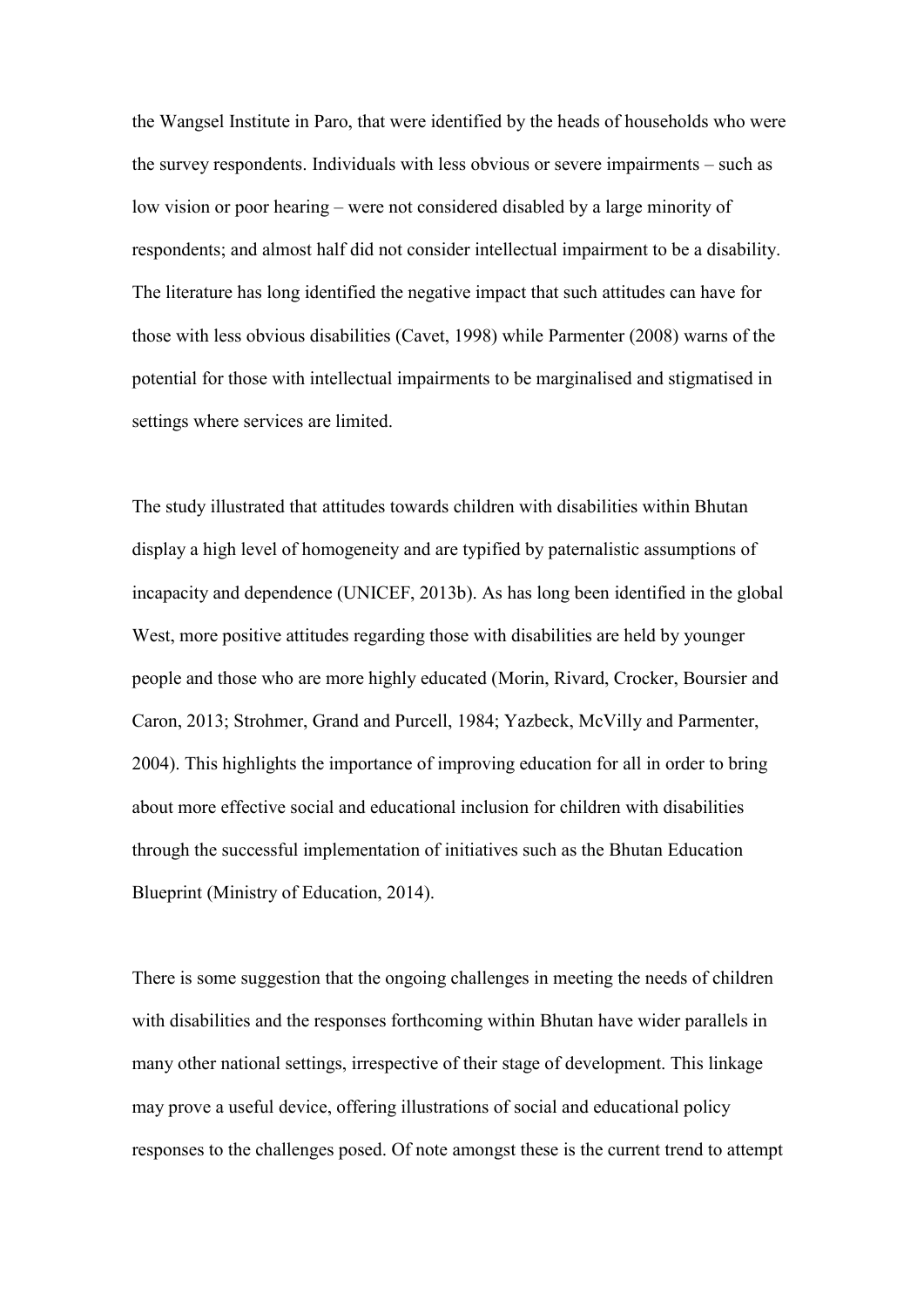a systems-based resolution by adopting an ecological approach to service provision (Mackelprang and Salsgiver, 2015). The adoption of this approach is made essential because of the complexity of inter-related factors informing childhood disability, wellillustrated in the Bhutanese data presented in this paper. These mirror the complex interactions between individuals, agencies and their interpretations of existing legislation, and the impact of cultural values, as well as some awareness by nonprofessionals that children with disabilities require additional support from diverse sources. Moreover, these data suggest that effective dissemination of credible and userfriendly knowledge makes whole-community approaches essential to moving forward from policy to action.

In respect of progressing a change agenda for children with disabilities, a major obstacle appears to be that public attitudes to disability are mainly based on an understanding that 'disability' is predominantly related to physical functioning and well-being (rather than cognitive/learning difficulties). In this respect, access to credible, authoritative and audience-friendly information about disability might provide an important catalyst for attitudinal change.

A further important theme emerging from the data generated is that parents of children with disabilities report many of the challenges identified in the current literature on disability in diverse international settings elsewhere (WHO, 2011). About half of the children in the study, for instance, are not being educated in school; families seem to adopt a protective approach, given the incidence, noted in these data, of bullying towards children with disability. The families themselves can also be isolated from the supportive network provided by other families in a similar position. Furthermore, there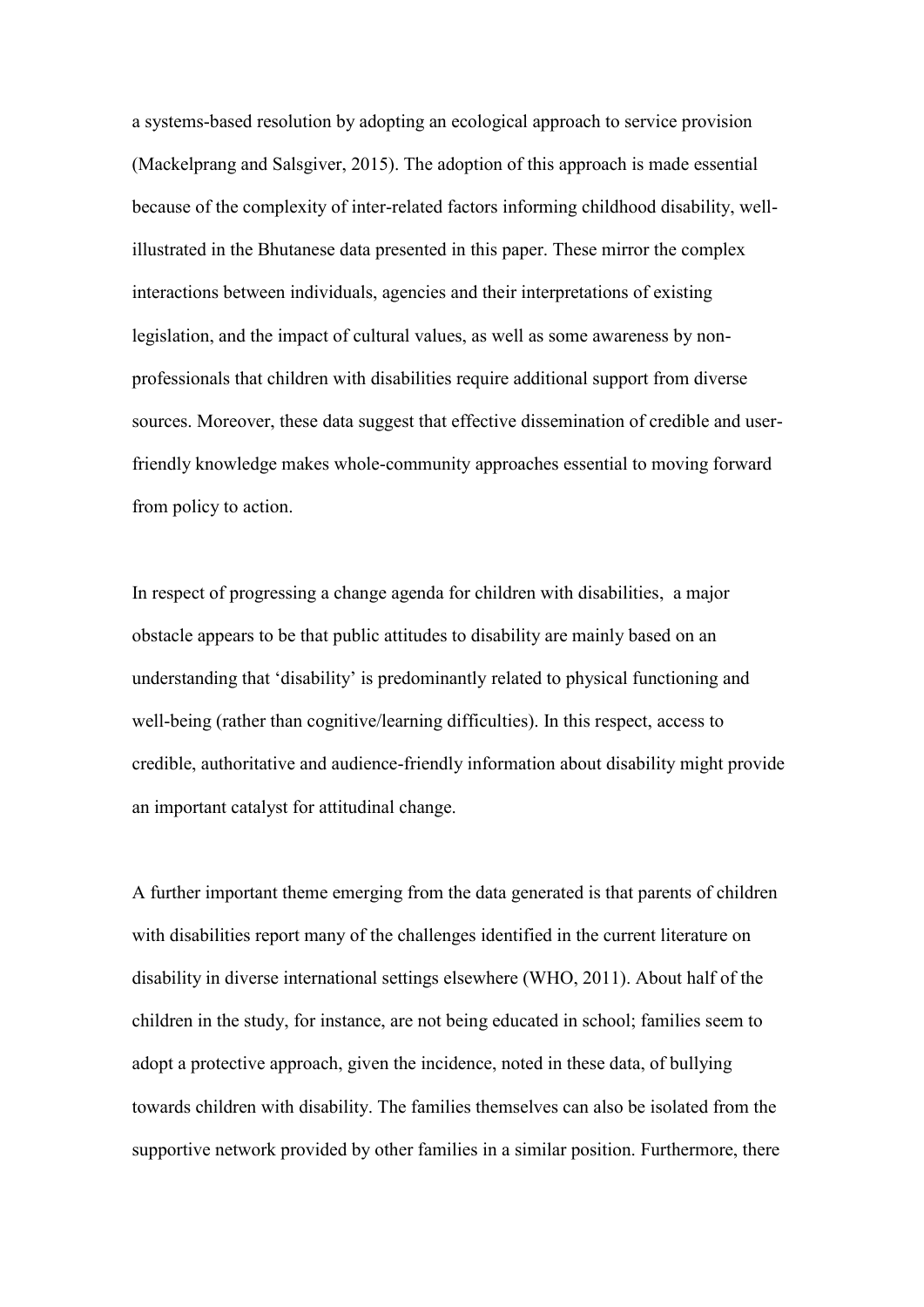is a growing body of empirical evidence from across the world indicates that 'people with disabilities and their families are more likely to experience economic and social disadvantage than those with-out disability' (WHO, 2011, p.10). This places a significant additional burden on their efforts to support family members with disabilities. It is noticeable, however, that the study's findings correlate with research reported extensively in the literature, which indicate that these families themselves are often the most knowledgeable about disability issues.

The present study secured some initial indications that there was a willingness amongst educational professionals to engage with issues presented by the exclusion of children with disabilities from school and social settings. Whilst direct engagement with schools was not a focus for data generation, anecdotal narrative evidence from informal conversations with teachers suggested a growing awareness of the need to provide disability-related professional development for key personnel working with children with disabilities. However, further focused research efforts would be required to gain an in-depth picture of the current position regarding practice in formal education settings for such children, thereby realising substantive and useful detail of their experiences in such settings. Further limitations are the small number of families with children with disabilities included in the sample, and the religious homogeneity of the sample (Buddhists made up almost 97% of the sample, while they comprise about 75% of the total population).

#### **Conclusions**

The challenges associated with levels of understanding and attitudes towards the inclusion of children with disabilities in mainstream education seen in Bhutan, are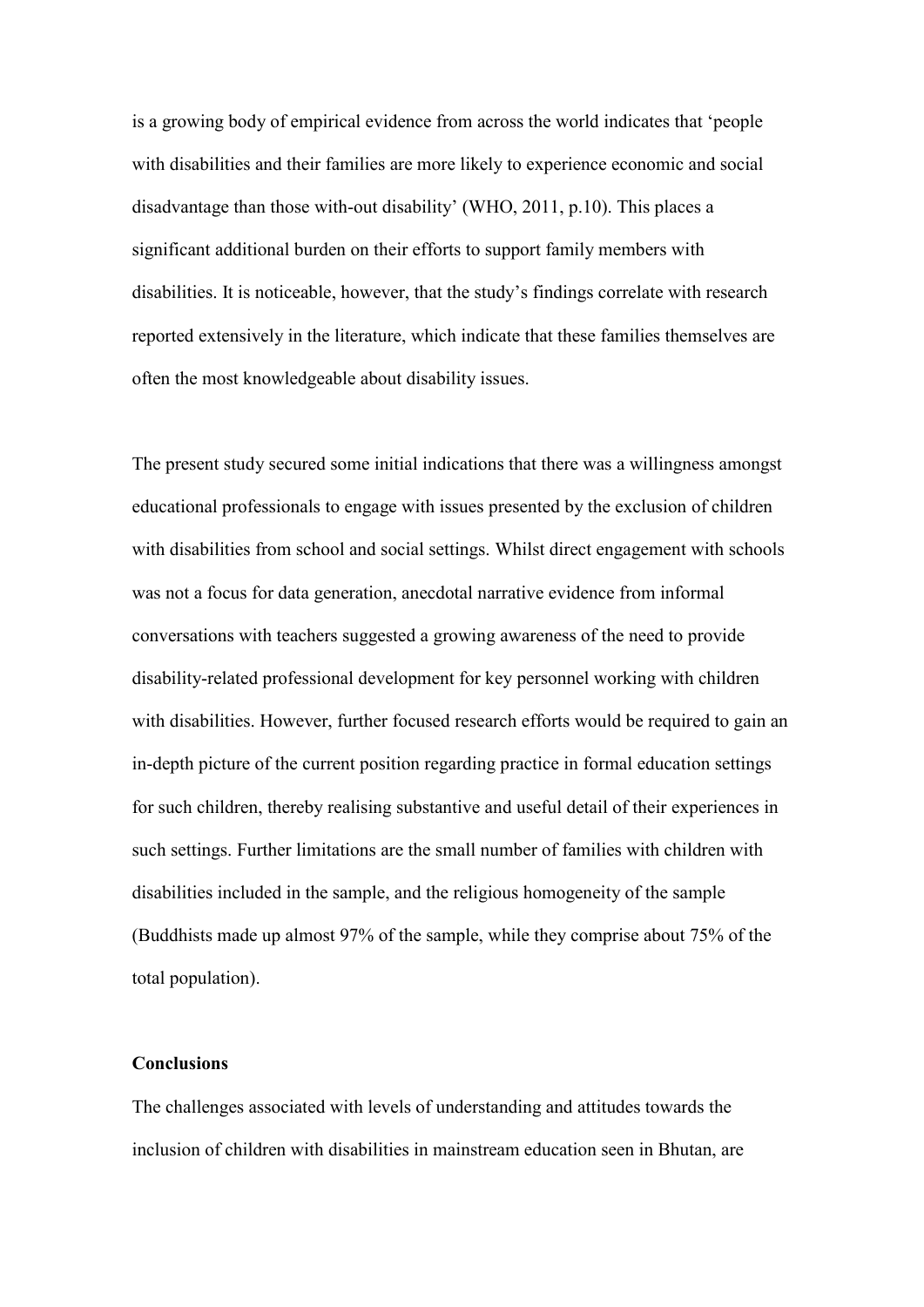similar to those reported from elsewhere in South Asia (Lakhan and Sharma, 2010). Marginalisation of individuals with special educational needs or disabilities has been highlighted as an issue of concern by several writers from the region (Shah, Das, Desai and Tiwari, 2013; Lamichhane and Okubo, 2014). It is suggested by these researchers that students with disabilities are driven to the margins of their communities as a result of the low expectations of academic achievement which is to be found in many schools (Singh Kainth, 2014; Rose and Malkani, 2019). This is particularly the case where geographical factors have presented difficulties in terms of accessing schools (Begum et al., 2019), as may be seen in much of Bhutan. In addition, the influence of religious beliefs upon perceptions of disability such as those witnessed in Bhutan (Kamenopulou and Dukpa, 2018) have been seen to impact upon teacher attitudes and expectations in other countries (Klibthong, 2013; Kim, Lu, and Estrad-Hernandez, 2013).

Where negative attitudes and low expectations persist this invariably impacts classroom practice (Hodkinson and Devarakonda (2009) a situation which is exacerbated where opportunities for gaining skills and understanding through initial teacher education and the professional development of serving teachers, are limited as has been reported from several countries in South Asia (Saravanabhavan and Saravanabhavan, 2010; Das, Gichuru and Singh 2013).

#### **Acknowledgements**

As identified above, this research was funded by UNICEF: this does not imply endorsement by UNICEF of the views expressed. The opinions expressed are those of the authors and do not necessarily reflect the policies or views of UNICEF. Sincere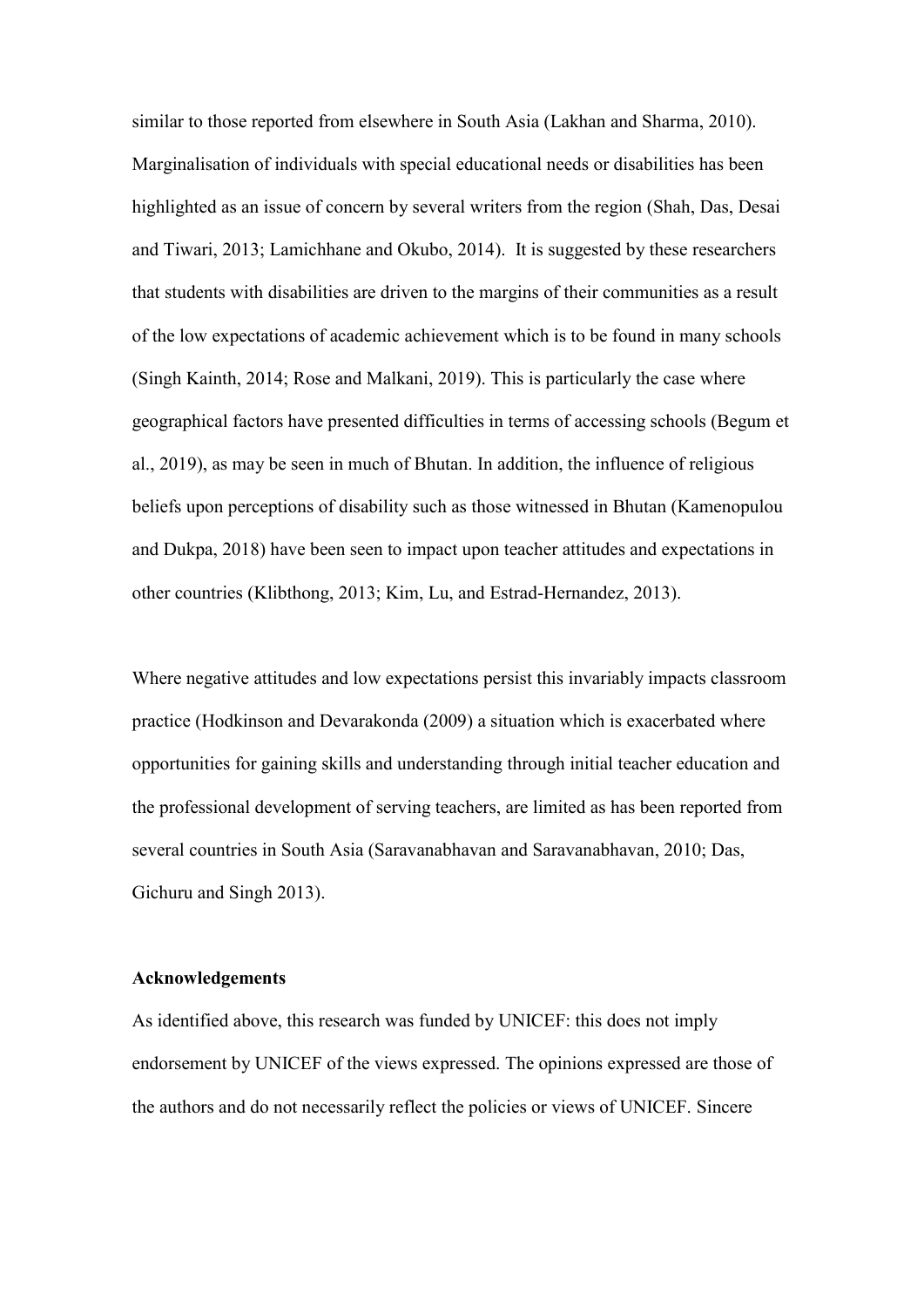thanks are extended to Sonam Tshering at Bhutan Interdisciplinary Research and Development for his expertise and support in carrying out this study.

# **Declaration of interest statement**

No authors have any conflict of interest.

# **References**

- Barnes, C., & Sheldon, A. (2010). Disability, politics and poverty in a majority world context. Disability & Society, 25(7), 771–782.
- Begum, H, A., Perveen, R., Chakma, E., Dewan, L., Afroze, R,S, & Tangen, D. (2019) The challenges of geographical inclusive education in rural Bangladesh, International Journal of Inclusive Education, 23 (1), 7-22.
- Carrick, B. (2008) The rights of the Nepali minority in Bhutan. *Asia-Pacific Journal on Human Rights and the Law*, 9(1), 13-28.
- Cavet, J. (1998) People Don't Understand: children, young people and their families living with a hidden disability. London: National Children's Bureau.
- Chhetri, K.K. (2015) Investigating Teachers' Concerns and Experiences in Teaching Children with Special Educational Needs in Bhutan. Unpublished MA dissertation. Brisbane: Queensland University of Technology.
- Das, A.K., Gichuru, M, & Singh, A. (2013). Implementing inclusive education in Delhi, India: regular school teachers' preferences for professional development delivery modes. Professional Development in Education, 35, (9), 698–711.
- Authors (2019) Knowledge, attitudes and practices to children with disabilities in Bhutan: a contextualised literature review (in press, xxxxxxxxxxx).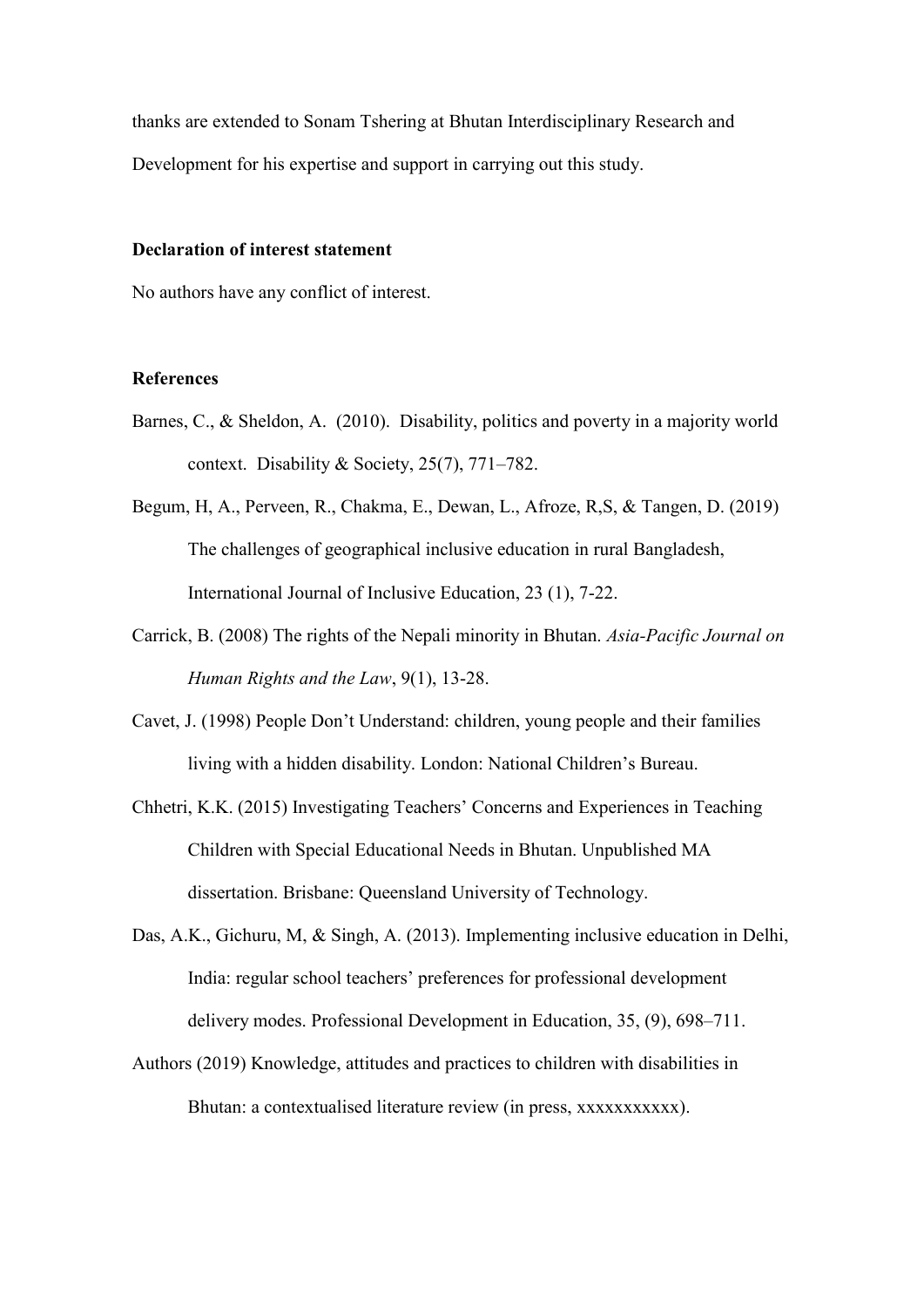- Gross National Happiness Commission Secretariat (2018) National Policy for Persons with Disabilities. First Draft – January 2018. Thimpu: Gross National Happiness Commission Secretariat.
- Hodkinson, A, & Devarakonda, C. (2009). A critical examination of the perspectives and practices of teachers in India. Research in Education, 82 (1), 85–99.
- Hofmann, K. (2006) Democratization from above: the case of Bhutan. Democracy International. Accessed 26 November 2018 at: http://www.democracyinternational.org/fileadmin/di/pdf/papers/di-bhutan.pdf
- Kamenopulou, L. & Dukpa, D. (2018) Karma and human rights: Bhutanese teachers' perspectives on inclusion and disability. International Journal of Inclusive Education, 22(3), 323-338.
- Kharat, R.S. (2001) The ethnic crisis in Bhutan: its implications. *India Quarterly: a Journal of International Affairs*, 57(1), 39-50.
- Kim, K, H., Lu, J, & Estrada-Hernandez, N. (2015) Attitudes toward people with disabilities: the tripartite model, social desirability, and other controversial variables. Journal of Asia Pacific Counseling 5, (1), 1 - 15
- Klibthong, S. (2013) Exploring Thai early childhood teachers' understanding, beliefs and concerns of inclusive education: a case study of an early childhood centre. MIER Journal of Educational Studies, Trends and Practices. 3, (1), 16 - 32
- Lakhan, R, & Sharma, M. (2010) a study of knowledge, attitudes and practices (KAP)survey of families toward their children with intellectual disability in Barwani, India. Asia Pacific Disability Rehabilitation Journal. 21, (2), 101 - 117
- Lamichhane, K, & Okubo, T. (2014) The Nexus between Disability, Education, and Employment: Evidence from Nepal, Oxford Development Studies, 42 (3), 439- 453,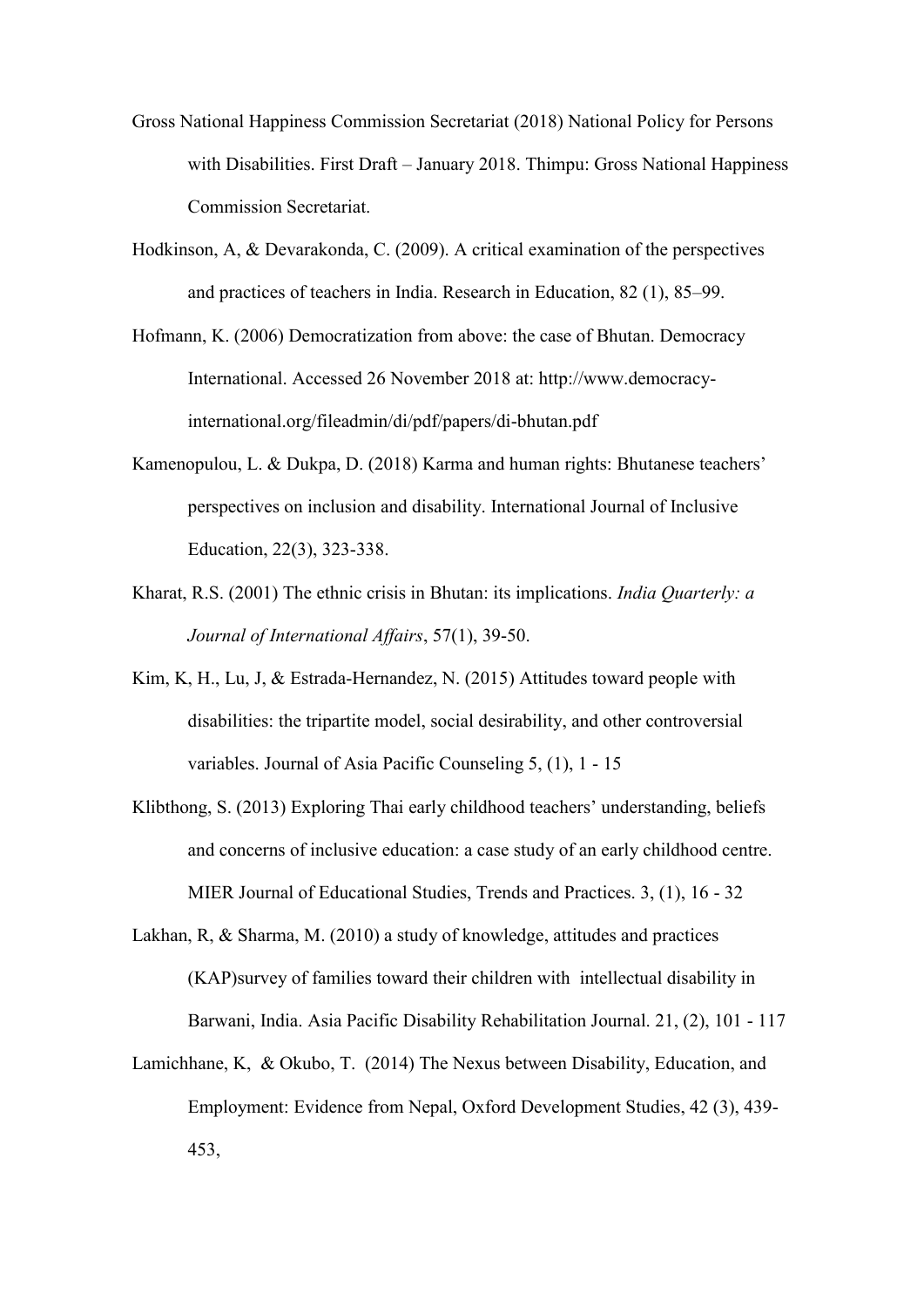- Mackelprang, R. & Salsgiver, R. (2015) Disability. A Diversity Model Approach in Human Service Practice. Chicago: Lyceum Books
- Male, D.B. (2011) The impact of a professional development programme on teachers' attitudes towards inclusion. Support for Learning, 26(4), 182-186.
- Meier, B.M. & Chakrabarti, A. (2016) The paradox of happiness: health and human fights in the Kingdom of Bhutan. *Health and Human Rights Journal*, 18(1), 193- 207.
- Ministry of Education (2012) National Policy on Special Educational Needs. Thimpu: Royal Government of Bhutan.
- Ministry of Education (2014). Bhutan Education Blueprint, 2014–2024: Rethinking Education. Thimphu: Royal Government of Bhutan.
- Ministry of Education and UNICEF (2017) Knowledge, Attitudes and Practices (KAP) Study on Children with Disabilities. Thimpu: Royal Government of Bhutan/UNICEF.
- Morin, D., Rivard, M., Crocker, A.G., Boursier, C.P. & Caron, J. (2013) Public attitudes towards intellectual disability: a multidimensional perspective. Journal of Intellectual Disability Research, 57(3), 279-292.
- National Statistics Bureau, Ministry of Education, Ministry of Health, UNICEF (2012) Two-Stage Child Disability Study among Children aged 2-9 years: Bhutan 2010-11. Thimpu: National Statistics Bureau.
- National Statistics Bureau (2017) Bhutan Living Standards Survey Report. Thimpu: National Statistics Bureau.
- Office of the Census Commissioner (2005) Population and Housing Census of Bhutan 2005. Thimpu: Office of the Census Commissioner.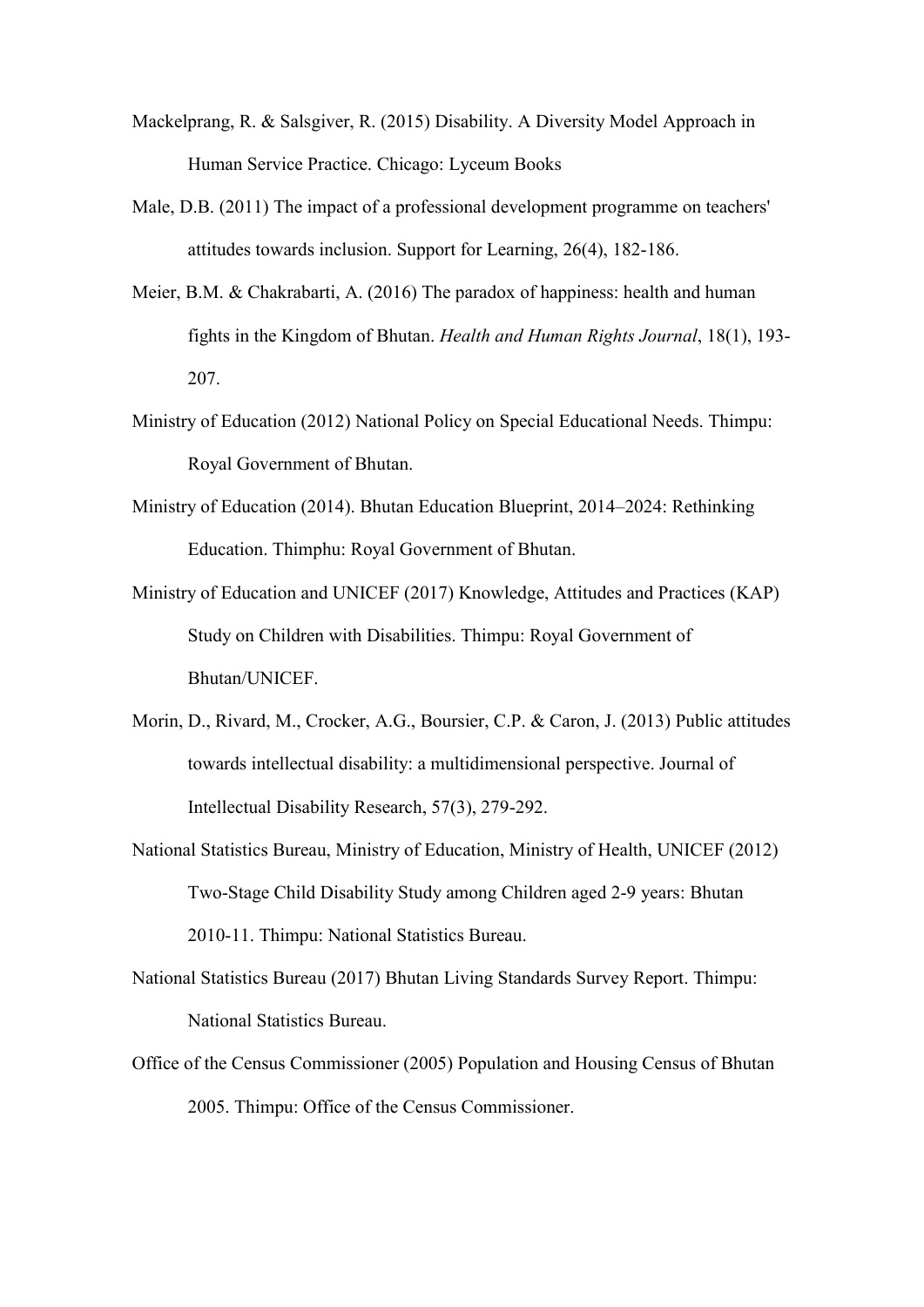- Parliament of the Kingdom of Bhutan (2011) Child Care and Protection Act. Thimpu: Parliament of the Kingdom of Bhutan.
- Parmenter, T.R. (2008) The present, past and future of the study of intellectual disability: challenges in developing countries. Salud Pública de México, 50(supp. 2), S124-131.
- Rose, R, & Malkani, R. (2019) Policies and practices that foster education for all: Implications for economically poor nations. Oxford Research Encyclopedia of Education. New York: Oxford University Press
- Ross-Hill, R. (2009) Teacher attitude towards inclusion practices and special needs students. Journal of Research in Special Educational Needs, 9(3), 188-198.
- Roy, T.K., Acharya, R. & Roy, A.K. (2016) Statistical Survey Design and Evaluating Impact. Cambridge: Cambridge University Press.
- Saravanabhavan, S. & Saravanabhavan, R. C. (2010) Knowledge of learning disability

among pre- and in-service teachers in India. International Journal of Special Education,

25, (3), 132–138.

- Schiemer, M. (2017) Education for Children with Disabilities in Addis Ababa, Ethiopia, Inclusive Learning and Educational Equity 4. New York: Springer Open.
- Schmidt, J.D. (2017) Development Challenges in Bhutan: Perspectives on Inequality and Gross National Happiness. New York: Springer.
- Schuelka, M.J. (2012) Inclusive education in Bhutan: A small state with alternative priorities Current Issues in Comparative Education 15(1) 145-156.
- Schuelka, M.J. (2015) The evolving construction and conceptualisation of 'disability' in Bhutan. Disability and Society, 30(6), 820-833.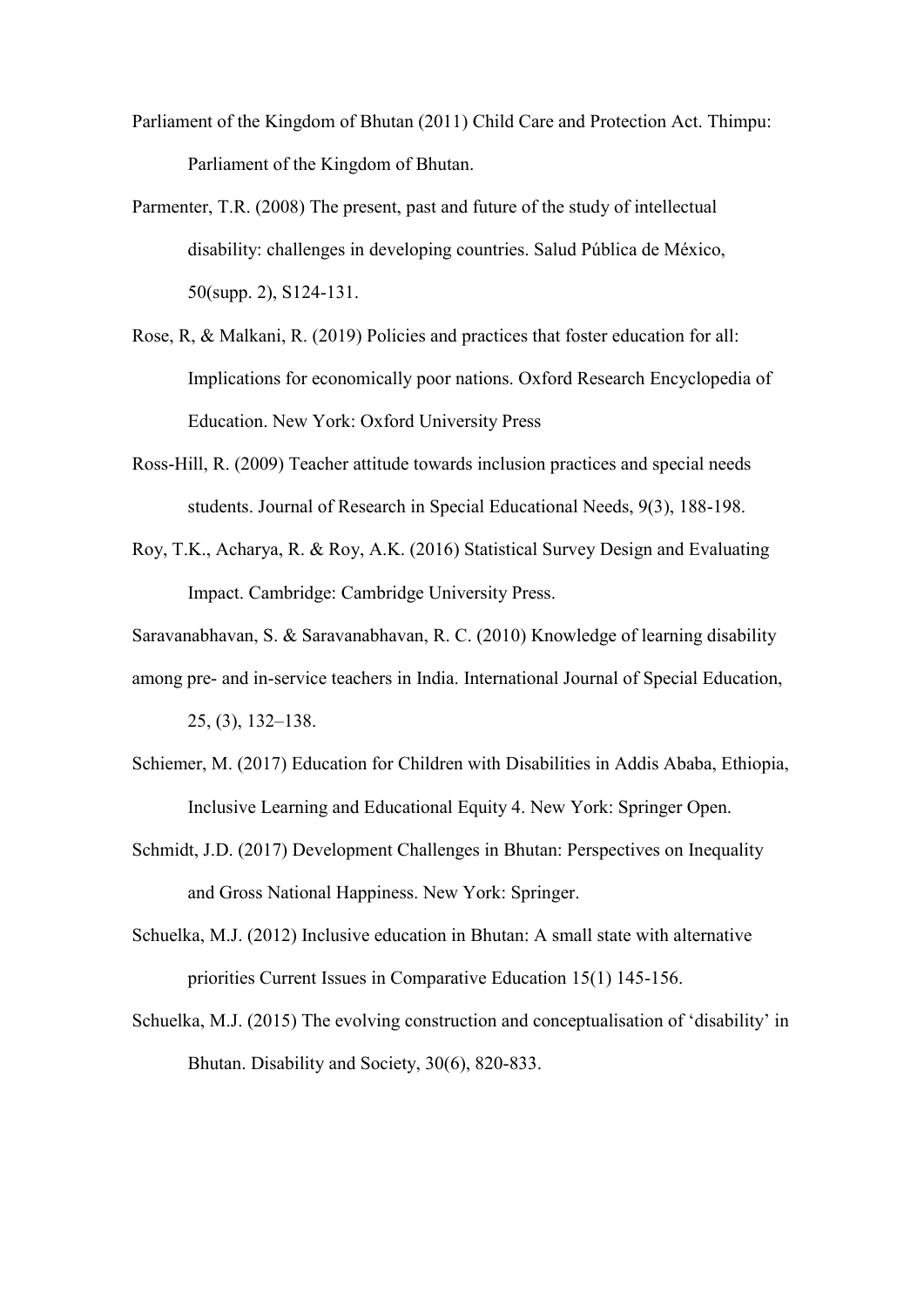- Shah, R., Das, A., Desai, I, & Tiwari, A. (2013). Teachers' concerns about inclusive education in Ahmedabad, India. Journal of Research in Special Educational Needs, 16(1), 34-45.
- Shaw, B.C. (2015) Notes concerning the political role of kidu. Journal of Bhutan Studies, 33 (Winter 2015), 1-22.
- Singh Kainth, G. (2014), Adoption of RTE (Right to Education) in Private Schools of Rural Punjab. Amritsar: Guru Arjan Dev Institute of Development Studies.
- Sobsey, D. (2014). Violence and disability. Accessed 15 November 2018 at: http://eugenicsarchive.ca/discover/encyclopedia/535eee9d7095aa0000000262
- Stalker, K. & McArthur, K. (2012) Child abuse, child protection and disabled children: a review of recent research. Child Abuse Review, 21(1),24-40.
- Strohmer, D.C., Grand, S.A. & Purcell, M.J. (1984) Attitudes toward persons with a disability: an examination of demographic factors, social context, and specific disability. Rehabilitation Psychology, 29(3), 131-145.
- Subba, A.B., Yangzom, C., Dorji, K., Choden, S., Namgay, U., Carrington, S. & Nickerson, J. (2018) Supporting students with disability in schools in Bhutan:
- perspectives from school principals. International Journal of Inclusive Education, online first. Accessed 20 November 2018 at:

https://doi.org/10.1080/13603116.2018.1514744

- Susman, J. (1994) Disability, stigma and deviance. Social Science and Medicine, 38(1), 15-22.
- Thinley, S., Tshering, P., Wangmo, K., Wangmo, K., Wangchuk, N. et al. (2017). The kingdom of Bhutan health system review. World Health Organization. Regional Office for South-East Asia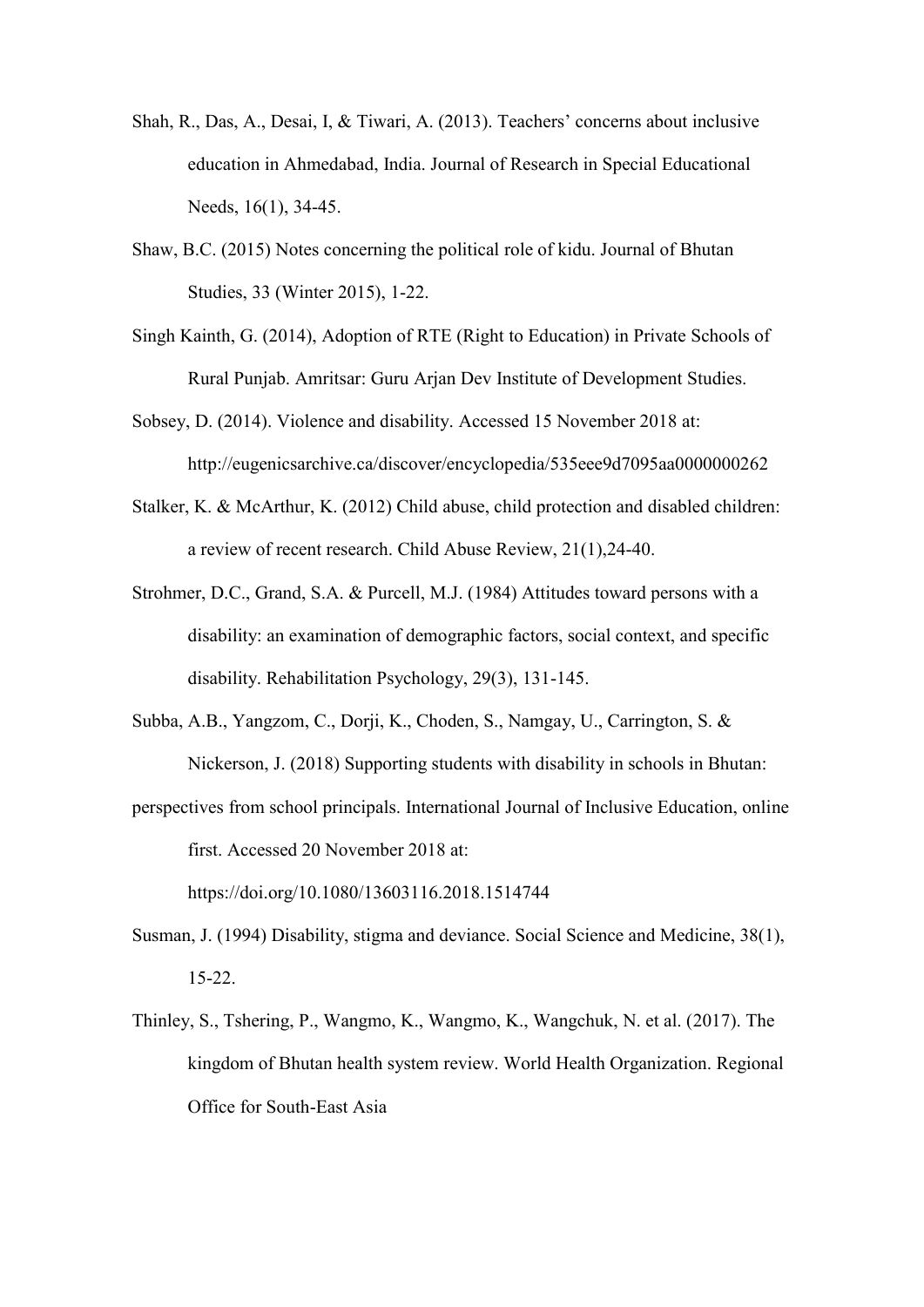Thuji, Z. (2013) Role of Civil Society Organizations in Inclusive Education Development in Bhutan. Paper presented at the Regional Seminar on Inclusive Education with focus on CWD, Paro College of Education, 3-5 December 2013. Thimpu: Ability Bhutan.

- UNICEF (2013a) Meeting the Educational Needs of Children with Disabilities in South Asia: a gap analysis covering Bhutan and the Maldives. Kathmandu: UNICEF.
- UNICEF (2013b) The State of the World's Children 2013: Children with Disabilities. New York: UNICEF.
- United Nations (2007) Convention on the Rights of Persons with Disabilities. New York: United Nations.
- United Nations (2017) World Population Prospects: the 2017 Revision. New York: United Nations Department of Economic and Social Affairs, Population Division.
- Walcott, S.M. (2011) One of a kind: Bhutan and the modernity challenge. National Identities, 13(3), 253-265.
- World Health Organisation (2011) *World Report on Disability*. Geneva: WHO
- Yazbeck, M., McVilly, K. & Parmenter T.R. (2004) Attitudes towards people with intellectual disabilities: an Australian perspective. Journal of Disability Policy Studies, 15(2), 97-111.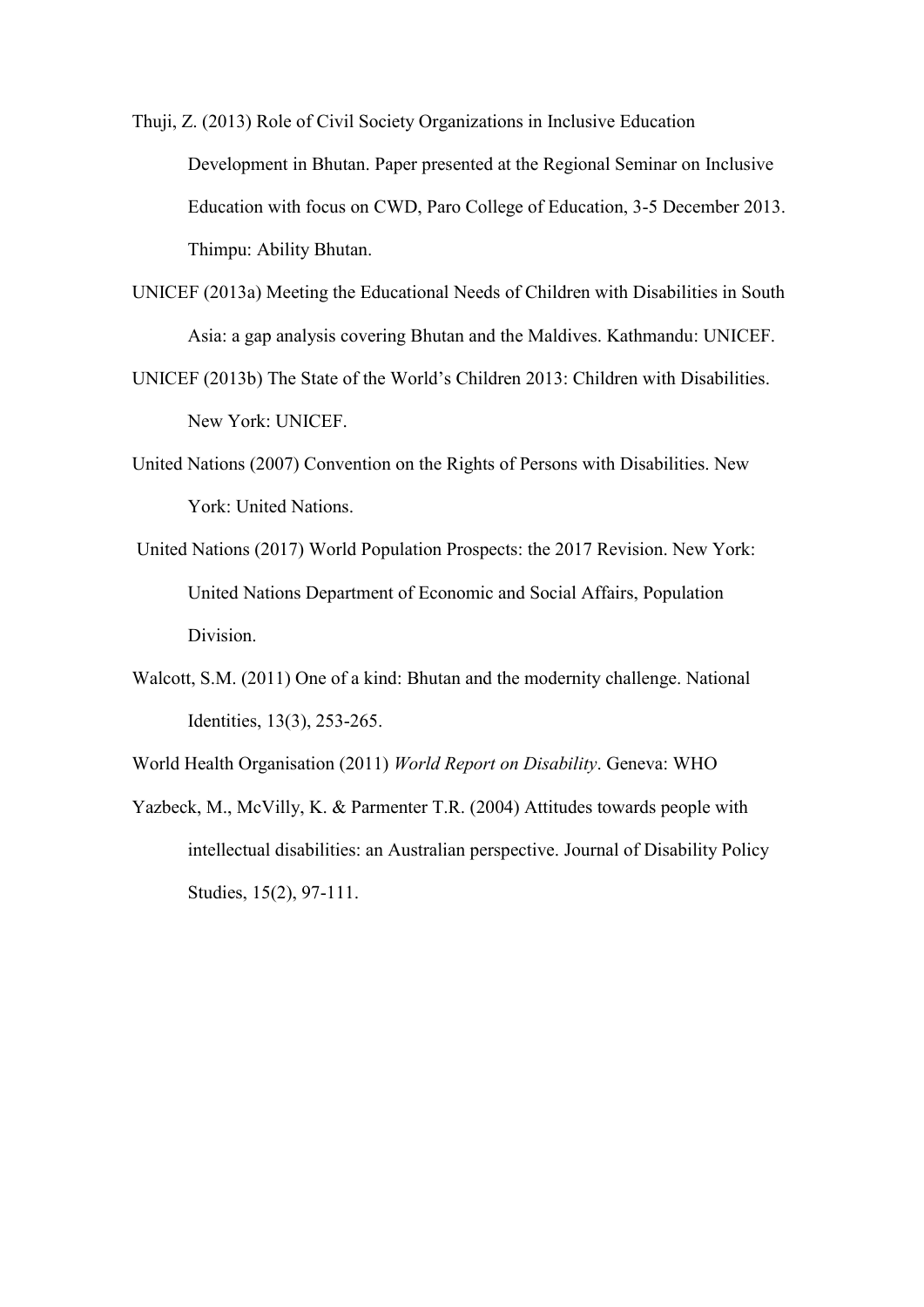| <b>Dzonhkgag</b> | Gewog                        | N <sub>0</sub> | $\frac{0}{0}$ |
|------------------|------------------------------|----------------|---------------|
| Bumthang         | Urban: town $(n=20)$         | 40             | 6.9           |
|                  | Rural: Chumney (n=20)        |                |               |
| Chukha           | Urban: town $(n=40)$         | 98             | 17.0          |
|                  | Rural: Bongo $(n=19)$        |                |               |
|                  | Rural: Chapcha (n=19)        |                |               |
|                  | Rural: Phuntsholing $(n=20)$ |                |               |
| Mongar           | Urban: town $(n=20)$         | 80             | 13.9          |
|                  | Rural: Mongar (n=60)         |                |               |
| Pema Gatshel     | Urban: town $(n=20)$         | 60             | 10.4          |
|                  | Rural: Shumar (n=20)         |                |               |
|                  | Rural: Zobar $(n=20)$        |                |               |
| Punakha          | Urban: town $(n=20)$         | 60             | 10.4          |
|                  | Rural: Barp (n=20)           |                |               |
|                  | Rural: Talo (n=20)           |                |               |
| Thimpu           | Urban: town $(n=58)$         | 78             | 13.7          |
|                  | Rural: Geney $(n=20)$        |                |               |
| Trashigang       | Urban: town $(n=20)$         | 119            | 20.7          |
|                  | Rural: Bidung $(n=20)$       |                |               |
|                  | Rural: Kanglung (n=39)       |                |               |
|                  | Rural: Khaling (n=20)        |                |               |
|                  | Rural: Lumang (n=20)         |                |               |
| Tsirang          | Rural: Mendrelgang (n=20)    | 20             | 3.5           |
| Zhemgang         | Rural: Trong (n=20)          | 20             | 3.5           |
| <b>TOTAL</b>     |                              | 575            | 100           |

**Table 1 Location of households surveyed by dzongkhag**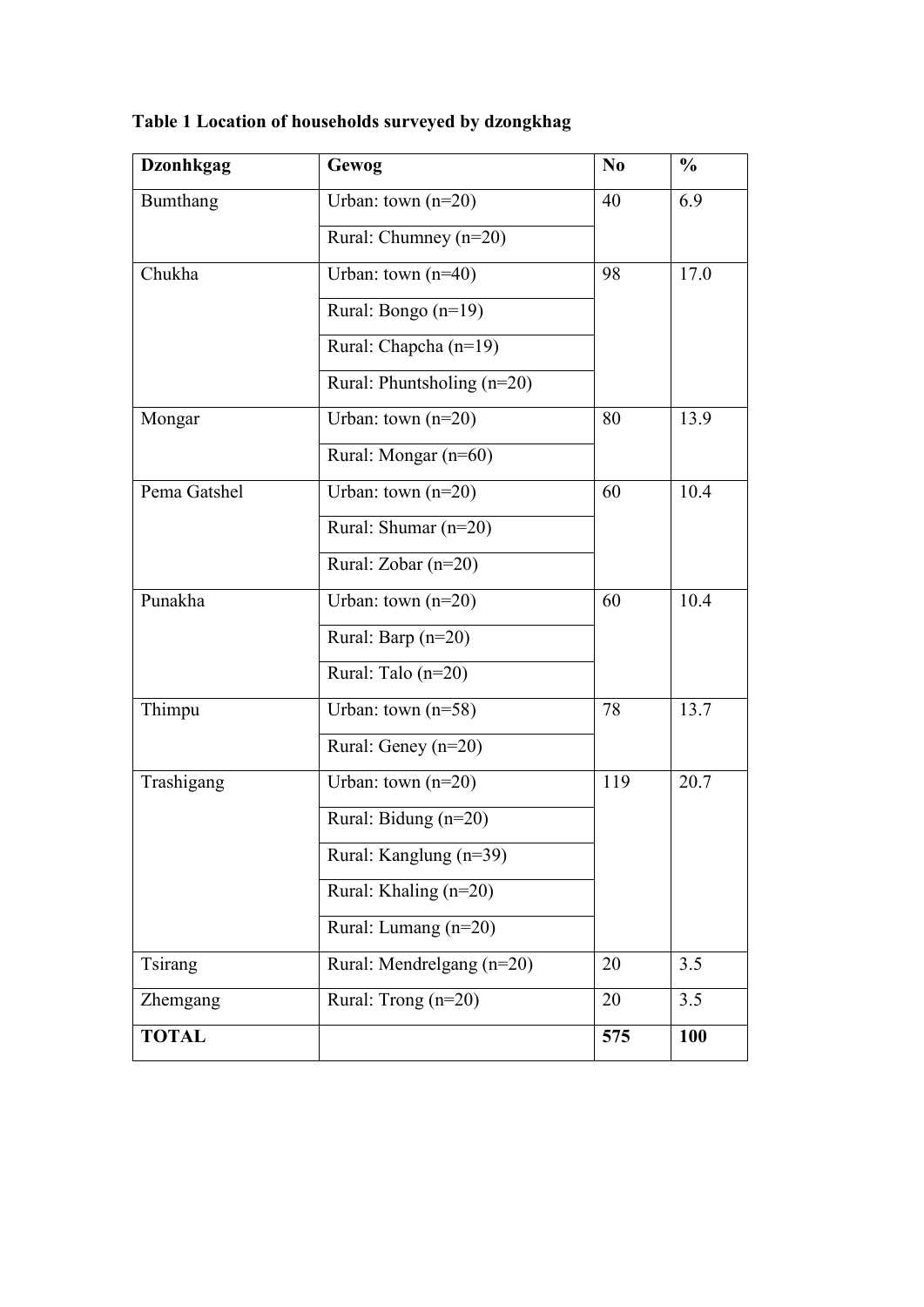# **Table 2 Respondents by age**

| Age             | N <sub>0</sub> | $\frac{0}{0}$ |
|-----------------|----------------|---------------|
| Under 20 yrs    | 1              | 0.1           |
| $20-29$ yrs     | 83             | 14.4          |
| 30-39 yrs       | 170            | 29.6          |
| 40-49 yrs       | 124            | 21.6          |
| 50-59 yrs       | 115            | 20.0          |
| 60-69 yrs       | 49             | 8.5           |
| 70-79 yrs       | 23             | 4.0           |
| 80 yrs and over | 10             | 1.7           |
| <b>Total</b>    | 575            | 100           |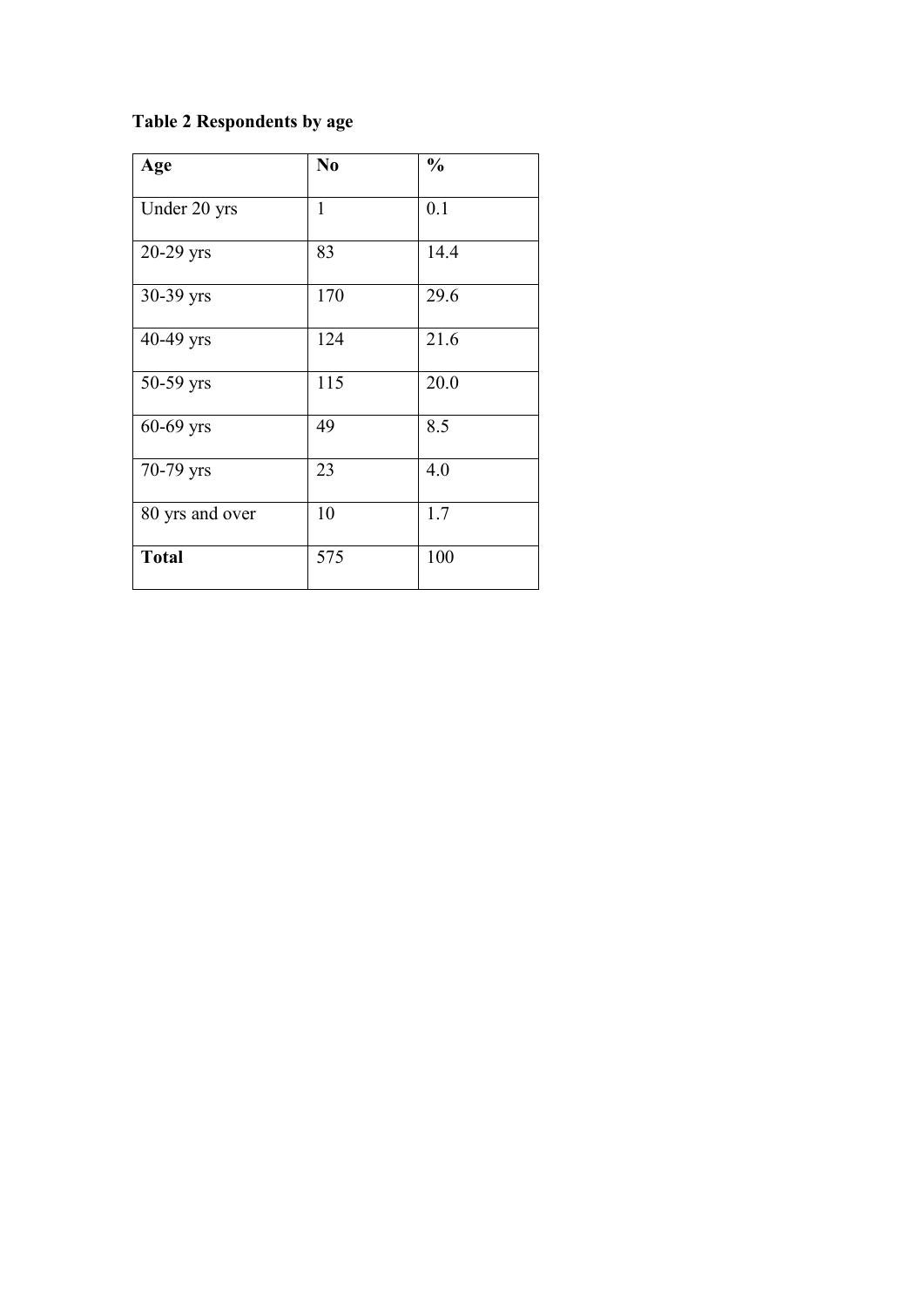| <b>Statement</b>                                                      | $\bf N$ <sub>0</sub> | $\frac{0}{0}$ |
|-----------------------------------------------------------------------|----------------------|---------------|
| A person/child who has a total loss of vision has a disability        | 544                  | 94.6          |
| A person/child who has low vision and requires glasses has a          | 290                  | 50.4          |
| disability                                                            |                      |               |
| A person/child who has a total loss of hearing has a disability       | 537                  | 93.4          |
| A person/child who has poor hearing and requires hearing aids has a   | 369                  | 64.2          |
| disability                                                            |                      |               |
| A person/child who needs to use a wheelchair has a disability         | 540                  | 93.9          |
| A person/child who needs to use a walking aid (such as a stick) has a | 447                  | 77.7          |
| disability                                                            |                      |               |
| A person/child who has a condition that limits the use of their hands | 500                  | 87.0          |
| has a disability                                                      |                      |               |
| A person/child who has difficulties with learning at the same pace as | 297                  | 51.7          |
| others has a disability                                               |                      |               |

# **Table 3 Statements regarding what comprises a disability (n=575)**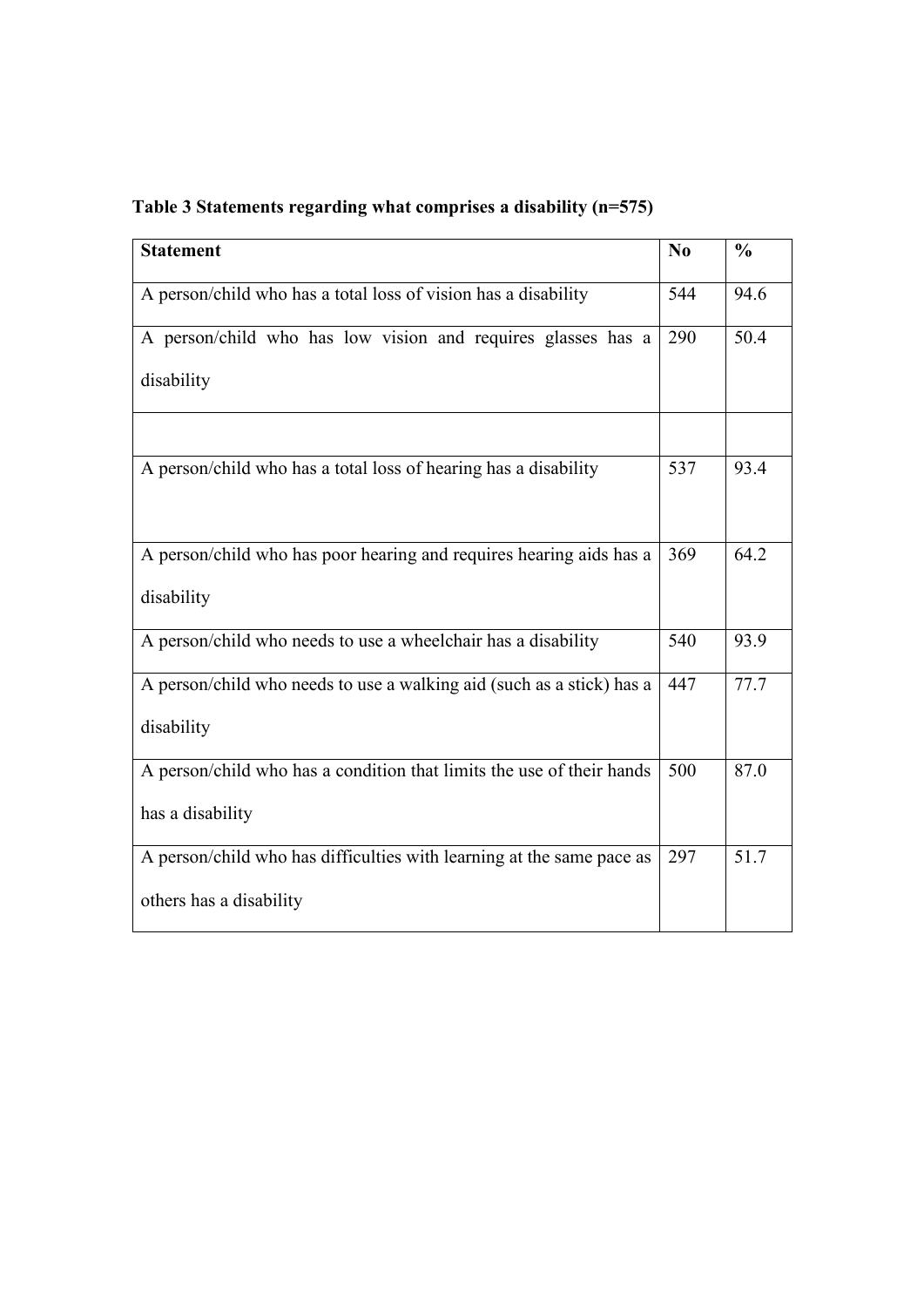| <b>Statement</b>                                                      | Agree          |               | <b>Neither</b> |               | <b>Disagree</b> |               | Don't          |               |
|-----------------------------------------------------------------------|----------------|---------------|----------------|---------------|-----------------|---------------|----------------|---------------|
|                                                                       |                |               |                | agree nor     |                 |               | know           |               |
|                                                                       |                |               | disagree       |               |                 |               |                |               |
|                                                                       | N <sub>0</sub> | $\frac{0}{0}$ | N <sub>0</sub> | $\frac{0}{0}$ | N <sub>0</sub>  | $\frac{0}{0}$ | N <sub>0</sub> | $\frac{0}{0}$ |
| Responses regarding society and support                               |                |               |                |               |                 |               |                |               |
| People in the local community have a                                  | 471            | 81.9          | 36             | 6.3           | 61              | 10.6          | $\overline{7}$ | 1.2           |
| positive attitude towards children with                               |                |               |                |               |                 |               |                |               |
| disabilities.                                                         |                |               |                |               |                 |               |                |               |
| Children with disabilities are treated fairly in                      | 447            | 77.7          | 24             | 4.2           | 93              | 16.1          | 11             | 1.9           |
| society.                                                              |                |               |                |               |                 |               |                |               |
| Attitudes towards children with disabilities                          | 515            | 89.6          | 32             | 5.6           | 13              | 2.3           | 15             | 2.6           |
| are better than they were ten years ago.                              |                |               |                |               |                 |               |                |               |
| Life is better for children with disabilities                         | 502            | 87.3          | 44             | 7.7           | 16              | 2.8           | 13             | 2.3           |
| and their families than it was ten years ago.                         |                |               |                |               |                 |               |                |               |
| Children with disabilities and their families                         | 564            | 98.1          | $\overline{4}$ | 0.7           | $\overline{7}$  | 1.2           | $\theta$       | $\theta$      |
| need extra support.                                                   |                |               |                |               |                 |               |                |               |
| The state provides adequate benefits for                              | 499            | 86.8          | 21             | 3.7           | 42              | 7.3           | 13             | 2.3           |
| children with disabilities.                                           |                |               |                |               |                 |               |                |               |
| Statements regarding personal attitudes to children with disabilities |                |               |                |               |                 |               |                |               |
| I would be happy to have a family with a                              | 295            | 51.3          | 25             | 4.4           | 246             | 42.8          | 9              | 1.6           |
| child with disabilities living next door to me.                       |                |               |                |               |                 |               |                |               |

# **Table 4 Responses to attitudinal statements (n=575)**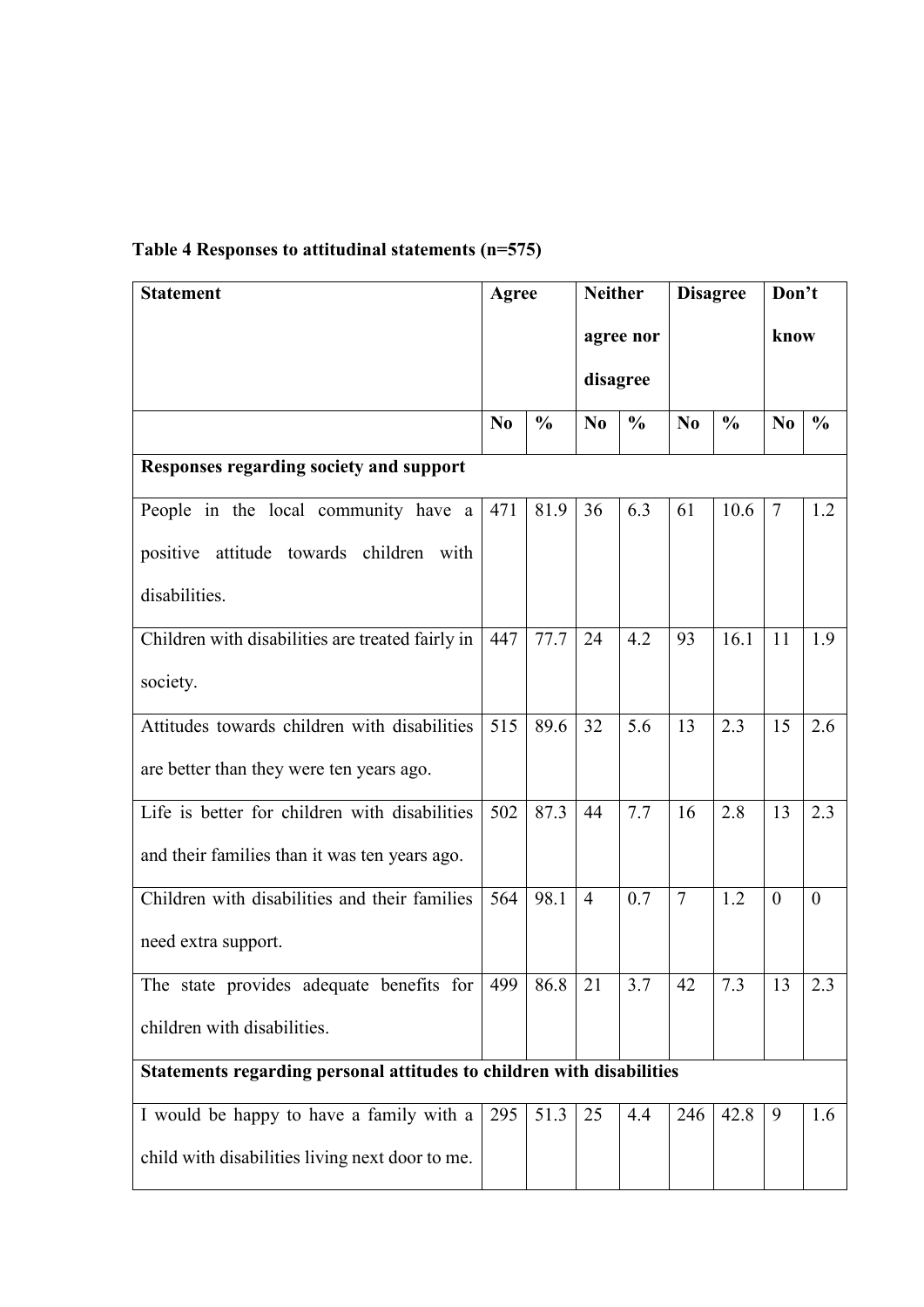| I would be happy to have a child with                                | 407 | 70.8 | 8              | 1.4  | 157            | 27.3 | 3                | 0.5              |
|----------------------------------------------------------------------|-----|------|----------------|------|----------------|------|------------------|------------------|
| disabilities attending the same class as my                          |     |      |                |      |                |      |                  |                  |
| child.                                                               |     |      |                |      |                |      |                  |                  |
| In the future, I would be happy for my child                         | 313 | 54.4 | 55             | 9.6  | 191            | 33.2 | 16               | 2.8              |
| to marry a person with disabilities.                                 |     |      |                |      |                |      |                  |                  |
| Children's disabilities are the result of past                       | 476 | 82.8 | 24             | 4.2  | 69             | 12.0 | 6                | 1.0              |
| deeds.                                                               |     |      |                |      |                |      |                  |                  |
| Children with disabilities cannot lead as full                       | 316 | 55.0 | 55             | 9.6  | 190            | 33.0 | 14               | 2.4              |
| a life as those without disabilities.                                |     |      |                |      |                |      |                  |                  |
| It is sometimes alright to treat children with                       | 518 | 90.1 | 18             | 3.1  | 38             | 6.6  | 1                | 0.2              |
| disabilities more favourably than other                              |     |      |                |      |                |      |                  |                  |
| children.                                                            |     |      |                |      |                |      |                  |                  |
| Statements regarding contribution made by children with disabilities |     |      |                |      |                |      |                  |                  |
| Children with disabilities make a positive                           | 379 | 65.9 | 67             | 11.7 | 111            | 19.3 | 18               | 3.1              |
| contribution to the family.                                          |     |      |                |      |                |      |                  |                  |
| Children with disabilities contribute to                             | 349 | 60.7 | 64             | 11.1 | 138            | 24.0 | 24               | 4.2              |
| society.                                                             |     |      |                |      |                |      |                  |                  |
|                                                                      |     |      |                |      |                |      |                  |                  |
| <b>Statements regarding education and inclusion</b>                  |     |      |                |      |                |      |                  |                  |
| All children should go to school, regardless                         | 561 | 97.6 | 6              | 1.0  | 8              | 1.4  | $\boldsymbol{0}$ | $\boldsymbol{0}$ |
|                                                                      |     |      |                |      |                |      |                  |                  |
| of their needs or any disability.                                    |     |      |                |      |                |      |                  |                  |
| Children with disabilities benefit<br>from                           | 567 | 98.6 | $\overline{4}$ | 0.7  | $\overline{3}$ | 0.5  | $\overline{0}$   | $\theta$         |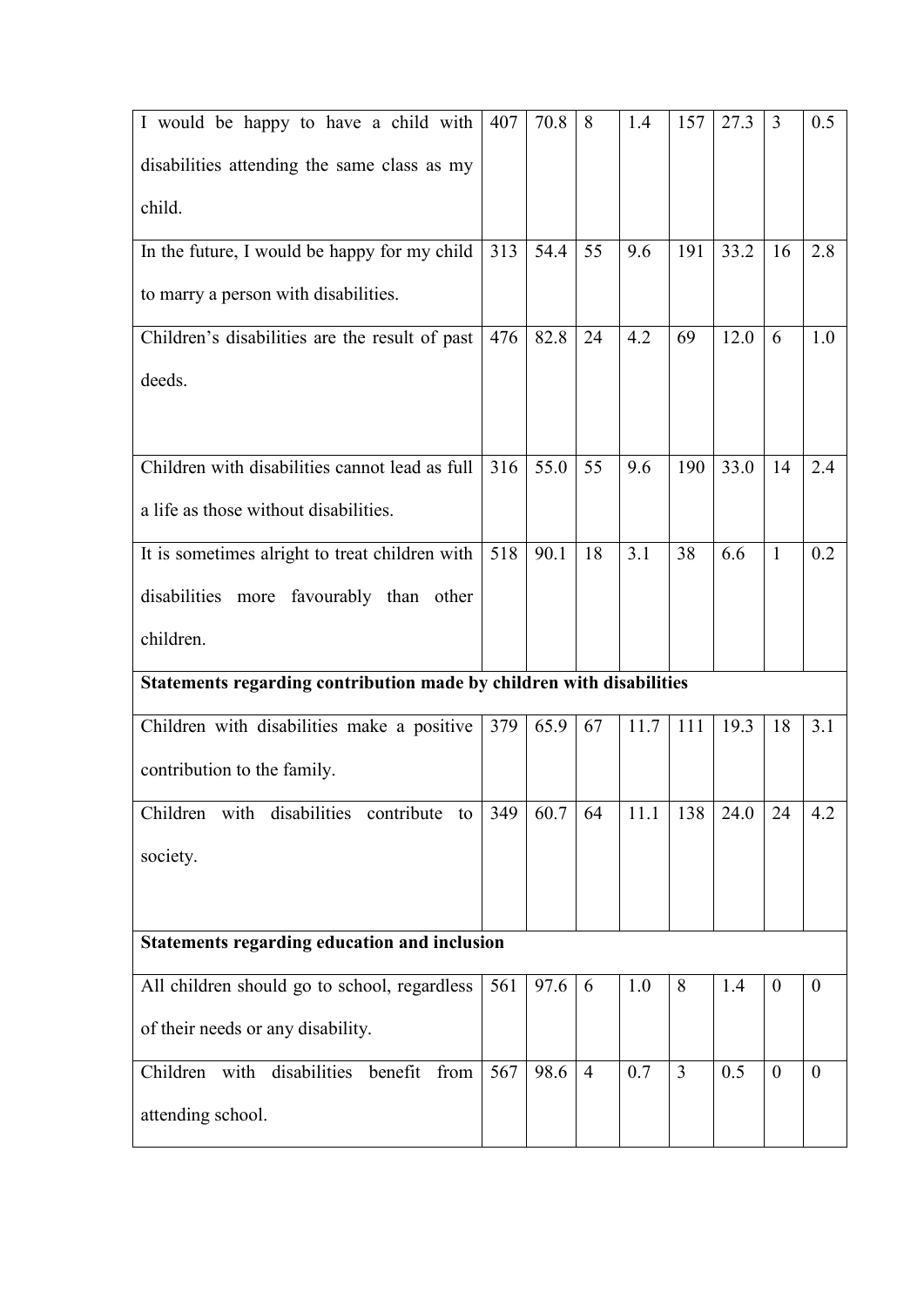| Children with disabilities should attend the                      | 287 | 49.9 | 12             | 2.1 | 273 | 47.5 | 3              | 0.5     |
|-------------------------------------------------------------------|-----|------|----------------|-----|-----|------|----------------|---------|
| same schools as other children.                                   |     |      |                |     |     |      |                |         |
| All children with disabilities should attend                      | 510 | 88.7 | $\overline{7}$ | 1.2 | 53  | 9.2  | 5              | 0.9     |
| special schools and not general mainstream                        |     |      |                |     |     |      |                |         |
| classes.                                                          |     |      |                |     |     |      |                |         |
| Schools are better prepared/equipped to deal                      | 519 | 90.3 | 20             | 3.5 | 18  | 3.1  | 18             | 3.1     |
| with children with disabilities than they were                    |     |      |                |     |     |      |                |         |
| ten years ago.                                                    |     |      |                |     |     |      |                |         |
| disabilities<br>Children<br>with<br>should<br>be                  | 454 | 79.0 | 18             | 3.1 | 98  | 17.0 | 5              | 0.9     |
| encouraged and supported to play with other                       |     |      |                |     |     |      |                |         |
| non-disabled children.                                            |     |      |                |     |     |      |                |         |
| When children with disabilities leave school,                     | 436 | 75.8 | 24             | 4.2 | 105 | 18.3 | 10             | 1.7     |
| they<br>the<br>have<br>employment<br>same                         |     |      |                |     |     |      |                |         |
| opportunities as their peers.                                     |     |      |                |     |     |      |                |         |
| Statements regarding the protection of children with disabilities |     |      |                |     |     |      |                |         |
| Children with disabilities are the subject of                     | 182 | 31.7 | 30             | 5.2 | 359 | 62.4 | 4              | 0.7     |
| jokes or unacceptable or negative comments.                       |     |      |                |     |     |      |                |         |
| Children with disabilities are more likely to                     | 344 | 59.8 | 26             | 4.5 | 201 | 35.0 | $\overline{4}$ | 0.7     |
| be the victims of bullying.                                       |     |      |                |     |     |      |                |         |
| disabilities<br>with<br>Children<br>are<br>more                   | 319 | 55.5 | 42             | 7.3 | 197 | 34.3 | 17             | 3.0     |
| vulnerable to physical and sexual abuse.                          |     |      |                |     |     |      |                |         |
| Children with disabilities are more likely to                     | 260 | 45.2 | 24             | 4.2 | 288 | 50.1 | $\overline{3}$ | 0.5     |
| be neglected.                                                     |     |      |                |     |     |      |                |         |
| It is sometimes necessary to leave a child                        | 76  | 13.2 | 15             | 2.6 | 480 | 83.5 | $\overline{4}$ | $0.7\,$ |
| with disabilities in the house alone.                             |     |      |                |     |     |      |                |         |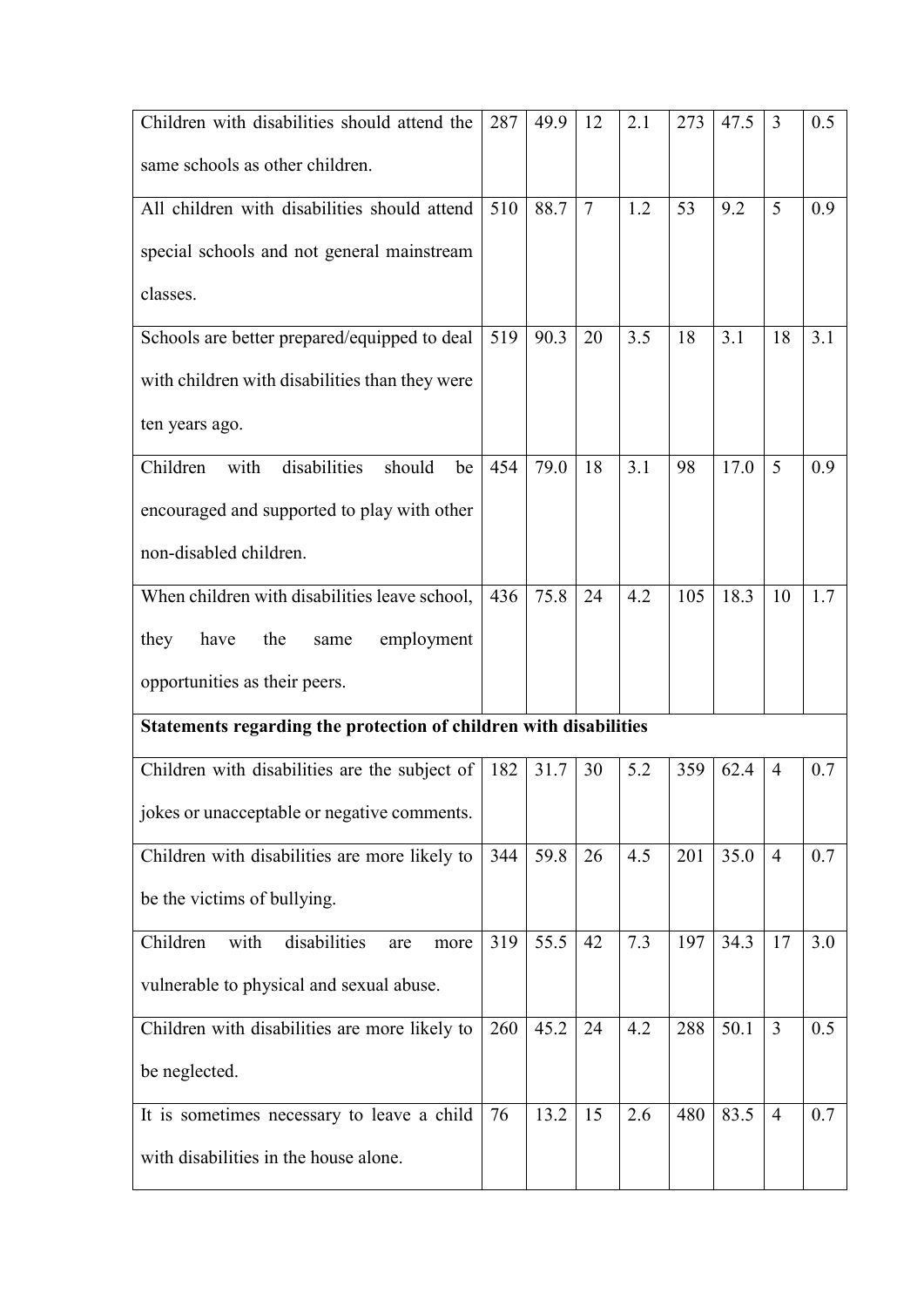| It is sometimes necessary to punish a child   $196$   34.1 |  | $\sqrt{23}$ |  |  |  |
|------------------------------------------------------------|--|-------------|--|--|--|
| with disabilities for misbehaviour.                        |  |             |  |  |  |

# **Table 5 Statistically significant differences in attitudinal responses by age**

| <b>Statement</b>                 | <b>Response</b> | Under          | 40            |                | 40-59 years    | 60               | years          |
|----------------------------------|-----------------|----------------|---------------|----------------|----------------|------------------|----------------|
|                                  |                 | years          |               | $(n=239)$      |                | and              | above          |
|                                  |                 |                | $(n=254)$     |                | $(n=82)$       |                  |                |
|                                  |                 | N <sub>0</sub> | $\frac{0}{0}$ | No             | $\frac{0}{0}$  | N <sub>0</sub>   | $\frac{0}{0}$  |
| Attitudes<br>towards             | Agree           | 219            | 86.2          | 224            | 93.7           | 72               | 87.8           |
| children with disabilities       | Neither agree   | 15             | 5.9           | 9              | 3.8            | 8                | 9.8            |
| are better than they were        | nor disagree    |                |               |                |                |                  |                |
| ten years ago.                   | Disagree        | 9              | 3.5           | 6              | 2.5            | $\mathbf{1}$     | 1.2            |
| Chi Sq. = $17.56$ (df=6),        |                 |                |               |                |                |                  |                |
| $p = .007431$ , significant      | Don't know      | 11             | 4.3           | $\overline{0}$ | $\overline{0}$ | $\mathbf{1}$     | 1.2            |
| at $\leq 0.01$ .                 |                 |                |               |                |                |                  |                |
| I would be happy to have         | Agree           | 135            | 53.2          | 127            | 53.1           | 33               | 40.2           |
| a family with a child            | Neither agree   | 10             | 3.9           | $\tau$         | 2.9            | 8                | 9.8            |
| with disabilities living         | nor disagree    |                |               |                |                |                  |                |
| next door to me.                 | Disagree        | 103            | 40.6          | 102            | 42.7           | 41               | 50             |
| Chi Sq. = $12.76$ (df=6),        | Don't know      | 6              | 2.4           | 3              | 1.3            | $\boldsymbol{0}$ | $\overline{0}$ |
| $p = .047009$ , significant      |                 |                |               |                |                |                  |                |
| at $< 0.05$ .                    |                 |                |               |                |                |                  |                |
| Children<br>with                 | Agree           | 160            | 63.0          | 162            | 67.8           | 57               | 69.5           |
| disabilities<br>make<br>$\rm{a}$ | Neither agree   | 32             | 12.6          | 30             | 12.6           | $5\overline{)}$  | 6.1            |
| positive contribution to         | nor disagree    |                |               |                |                |                  |                |
| the family.                      | Disagree        | 49             | 19.3          | 44             | 18.4           | 20               | 24.4           |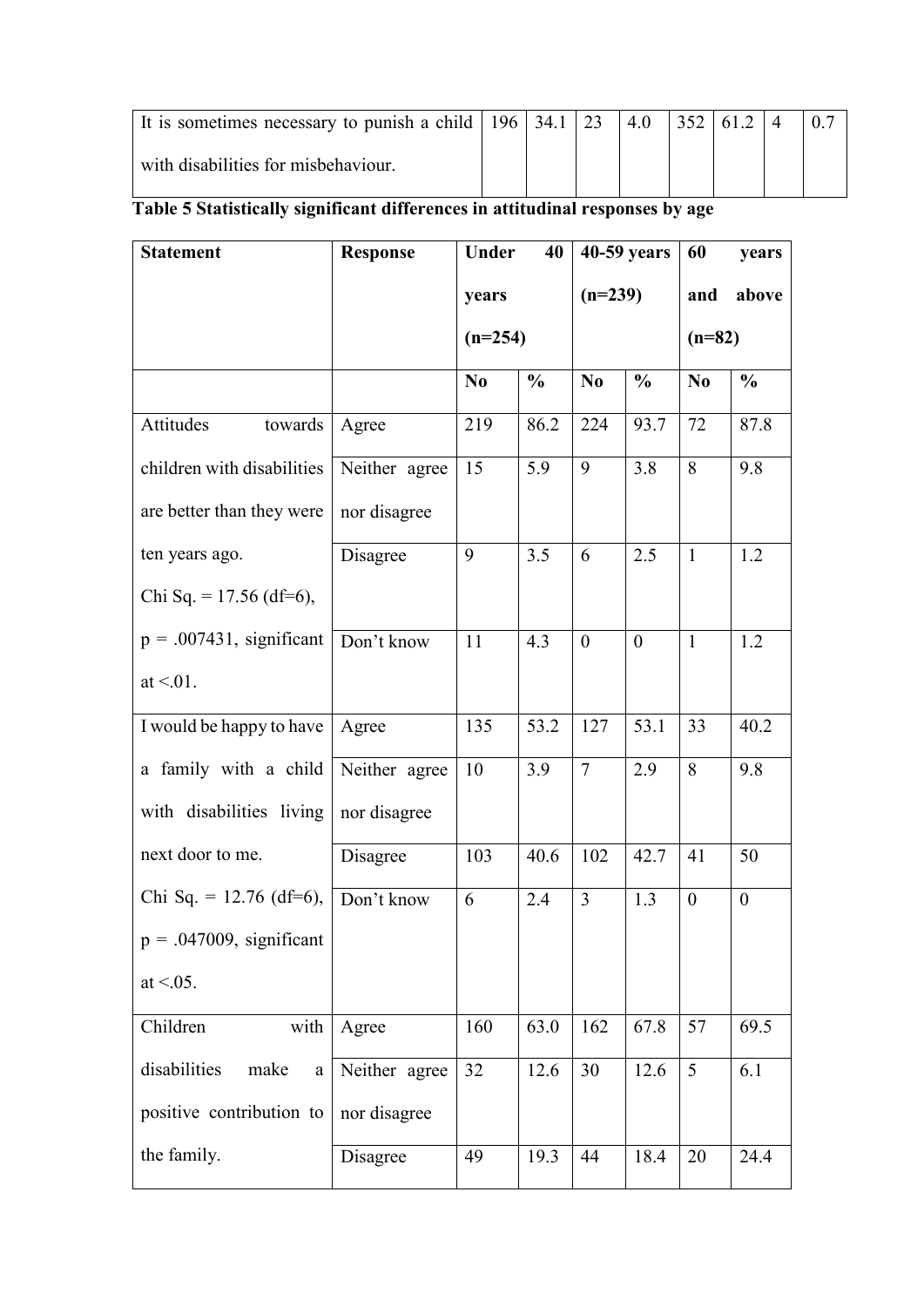| Chi Sq. = 13.55 (df=6), $\vert$ Don't know |               | 13             | 5.1  | $\overline{3}$ | 1.3  | $\boldsymbol{0}$ | $\overline{0}$   |
|--------------------------------------------|---------------|----------------|------|----------------|------|------------------|------------------|
| $p = .035087$ , significant                |               |                |      |                |      |                  |                  |
| at $< 0.05$ .                              |               |                |      |                |      |                  |                  |
| Schools<br>better<br>are                   | Agree         | 223            | 87.8 | 222            | 92.9 | 74               | 90.2             |
| prepared and equipped                      |               |                |      |                |      |                  |                  |
| to deal with children Neither agree        |               | 11             | 4.3  | $\overline{2}$ | 0.8  | $\overline{7}$   | 8.5              |
| with disabilities than                     | nor disagree  |                |      |                |      |                  |                  |
| they were ten years ago.                   | Disagree      | 9              | 3.5  | 9              | 3.8  | $\theta$         | $\theta$         |
| Chi Sq. = $17.14$ (df=6),                  |               |                |      |                |      |                  |                  |
| $p = .008782$ , significant                | Don't know    | 11             | 4.3  | 6              | 2.5  | $\mathbf{1}$     | 1.2              |
| at $\leq$ 01.                              |               |                |      |                |      |                  |                  |
| Children<br>with                           | Agree         | 69             | 27.2 | 76             | 31.8 | 37               | 45.1             |
| disabilities<br>the<br>are                 | Neither agree | 16             | 6.3  | $\overline{7}$ | 2.9  | $\overline{7}$   | 8.5              |
| subject of jokes or                        | nor disagree  |                |      |                |      |                  |                  |
| unacceptable or negative                   | Disagree      | 166            | 65.4 | 156            | 65.3 | 38               | 46.3             |
| comments.                                  |               |                |      |                |      |                  |                  |
| Chi Sq. = $16.77$ (df=6),                  | Don't know    | 3              | 1.2  | $\mathbf{1}$   | 0.4  | $\boldsymbol{0}$ | $\boldsymbol{0}$ |
| $p = .010167$ , significant                |               |                |      |                |      |                  |                  |
| at $< 0.02$ .                              |               |                |      |                |      |                  |                  |
| with<br>Children                           | Agree         | 160            | 63.0 | 140            | 58.6 | 44               | 53.7             |
| disabilities<br>are<br>more                | Neither agree | 6              | 2.4  | 8              | 3.4  | 12               | 14.6             |
| likely to be the victims                   | nor disagree  |                |      |                |      |                  |                  |
| of bullying.                               | Disagree      | 86             | 33.9 | 90             | 37.7 | 25               | 30.5             |
|                                            | Don't know    | $\overline{2}$ | 0.8  | $\mathbf{1}$   | 0.4  | $\mathbf{1}$     | 1.2              |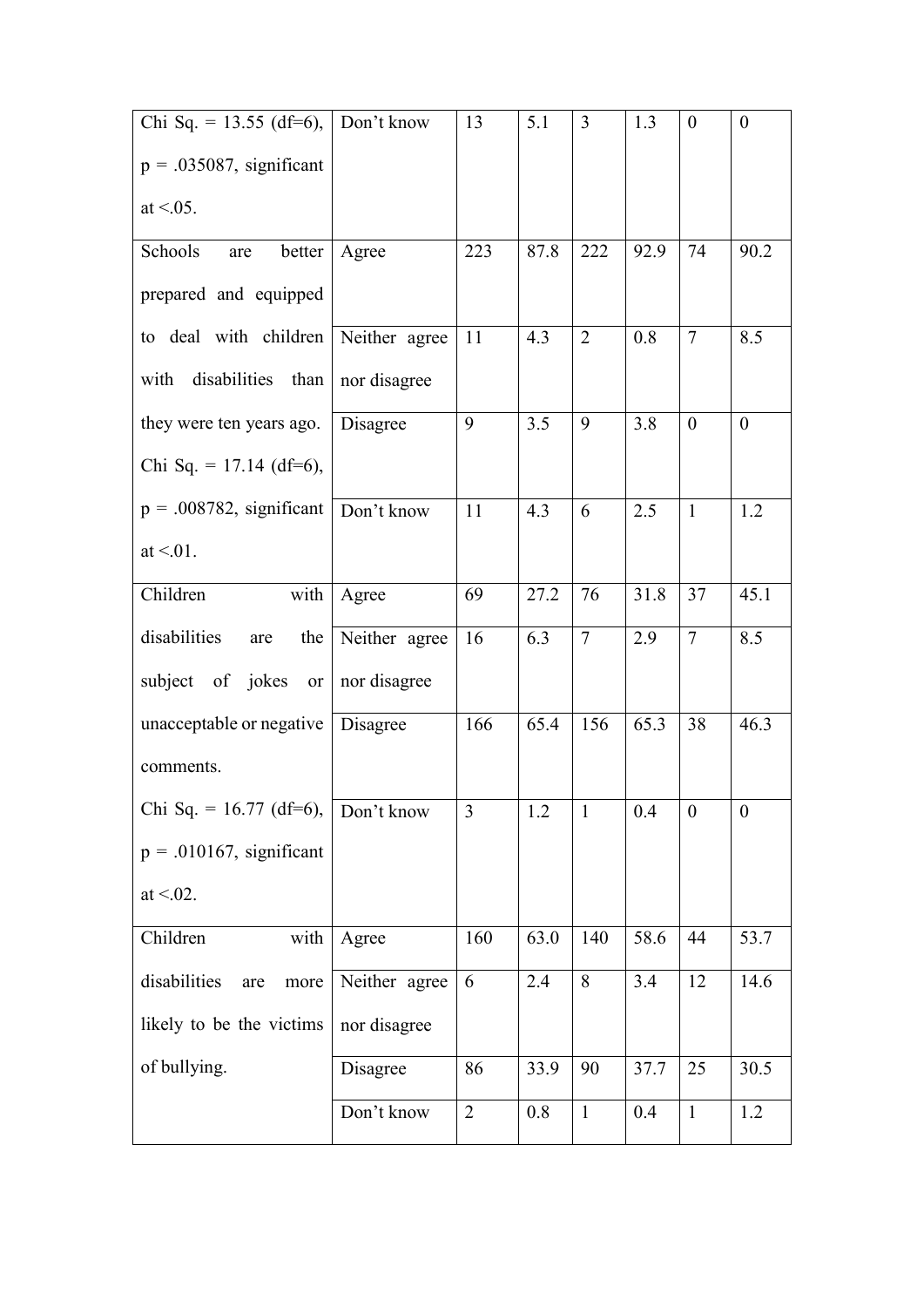| Chi Sq. = $24.58$ (df=6),   |               |     |      |     |      |    |      |
|-----------------------------|---------------|-----|------|-----|------|----|------|
| $p = .000408$ , significant |               |     |      |     |      |    |      |
| at $\leq 0.01$ .            |               |     |      |     |      |    |      |
| with<br>Children            | Agree         | 152 | 59.8 | 126 | 52.7 | 41 | 50.0 |
| disabilities<br>are<br>more |               |     |      |     |      |    |      |
| vulnerable to physical      | Neither agree | 17  | 6.7  | 14  | 5.9  | 11 | 13.4 |
| and sexual abuse.           | nor disagree  |     |      |     |      |    |      |
| Chi Sq. = $12.95$ (df=6),   | Disagree      | 76  | 29.9 | 95  | 39.6 | 26 | 31.7 |
| $p = .043837$ , significant |               |     |      |     |      |    |      |
| at $\leq 0.05$              | Don't know    | 9   | 3.5  | 4   | 1.7  | 4  | 4.9  |
|                             |               |     |      |     |      |    |      |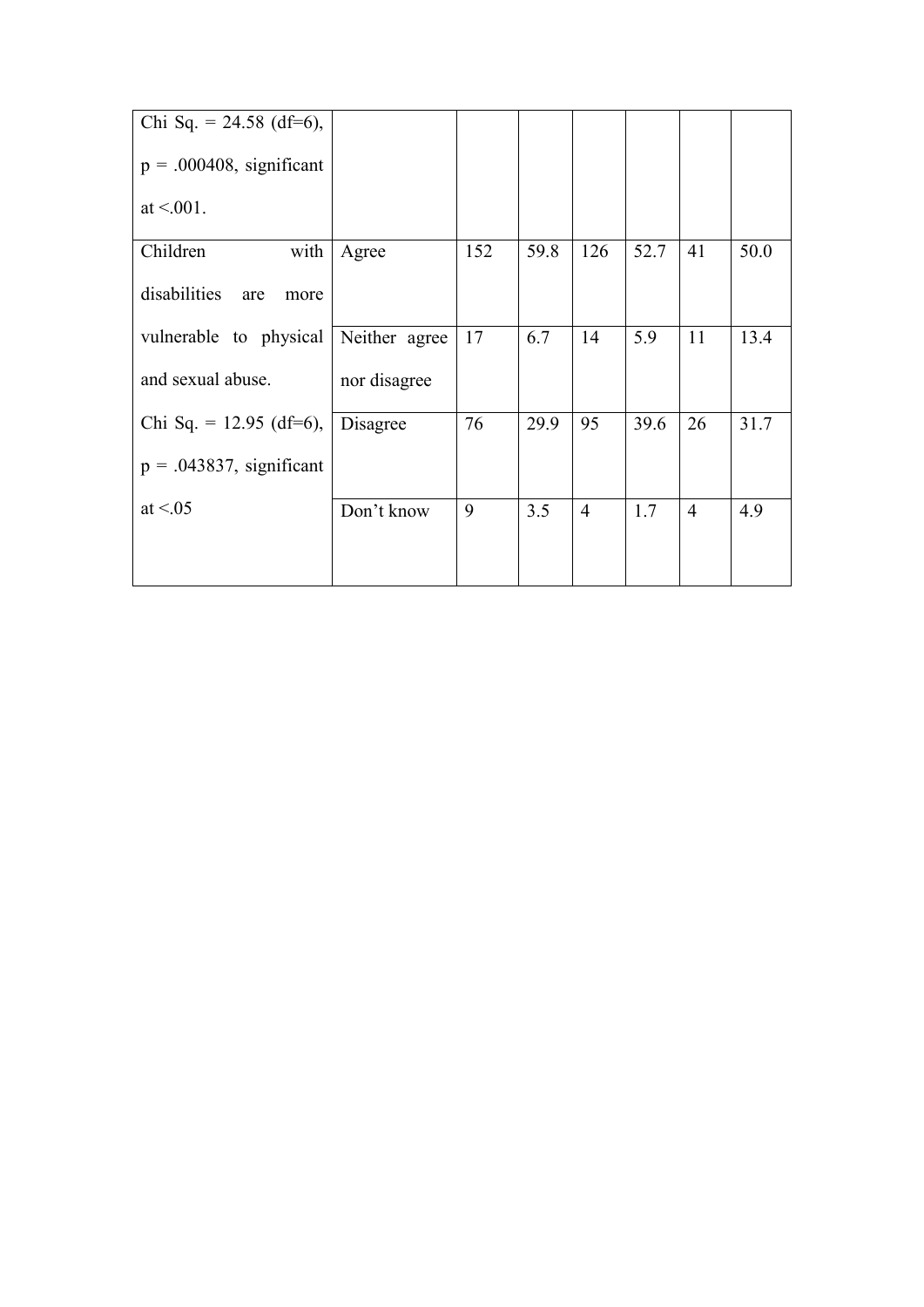# **Table 6 Statistically significant differences in attitudinal responses by education level**

| <b>Statement</b>              | <b>Response</b>  | <b>Respondents</b> |                  | <b>Respondents</b> |                |  |
|-------------------------------|------------------|--------------------|------------------|--------------------|----------------|--|
|                               |                  | without            | any              | educated           | t <sub>0</sub> |  |
|                               |                  |                    | formal education | degree             | <b>or</b>      |  |
|                               |                  | $(n=348)$          |                  | postgraduate       |                |  |
|                               |                  |                    |                  | level $(n=36)$     |                |  |
|                               |                  | No                 | $\frac{0}{0}$    | No                 | $\frac{0}{0}$  |  |
| I would be happy to have a    | Agree            | 169                | 48.6             | 28                 | 77.8           |  |
| family with a child with      | Neither<br>agree | 15                 | 4.3              | $\overline{0}$     | $\overline{0}$ |  |
| disabilities                  | nor disagree     |                    |                  |                    |                |  |
| living next door to me.       | Disagree         | 162                | 46.6             | 6                  | 16.7           |  |
| Chi Sq. = 21.41 (df=3), $p =$ |                  |                    |                  |                    |                |  |
| .000087, significant          | at Don't know    | $\overline{2}$     | 0.6              | $\overline{2}$     | 5.6            |  |
| < 0.01                        |                  |                    |                  |                    |                |  |
|                               | Agree            | 234                | 67.2             | 32                 | 88.9           |  |
|                               |                  |                    |                  |                    |                |  |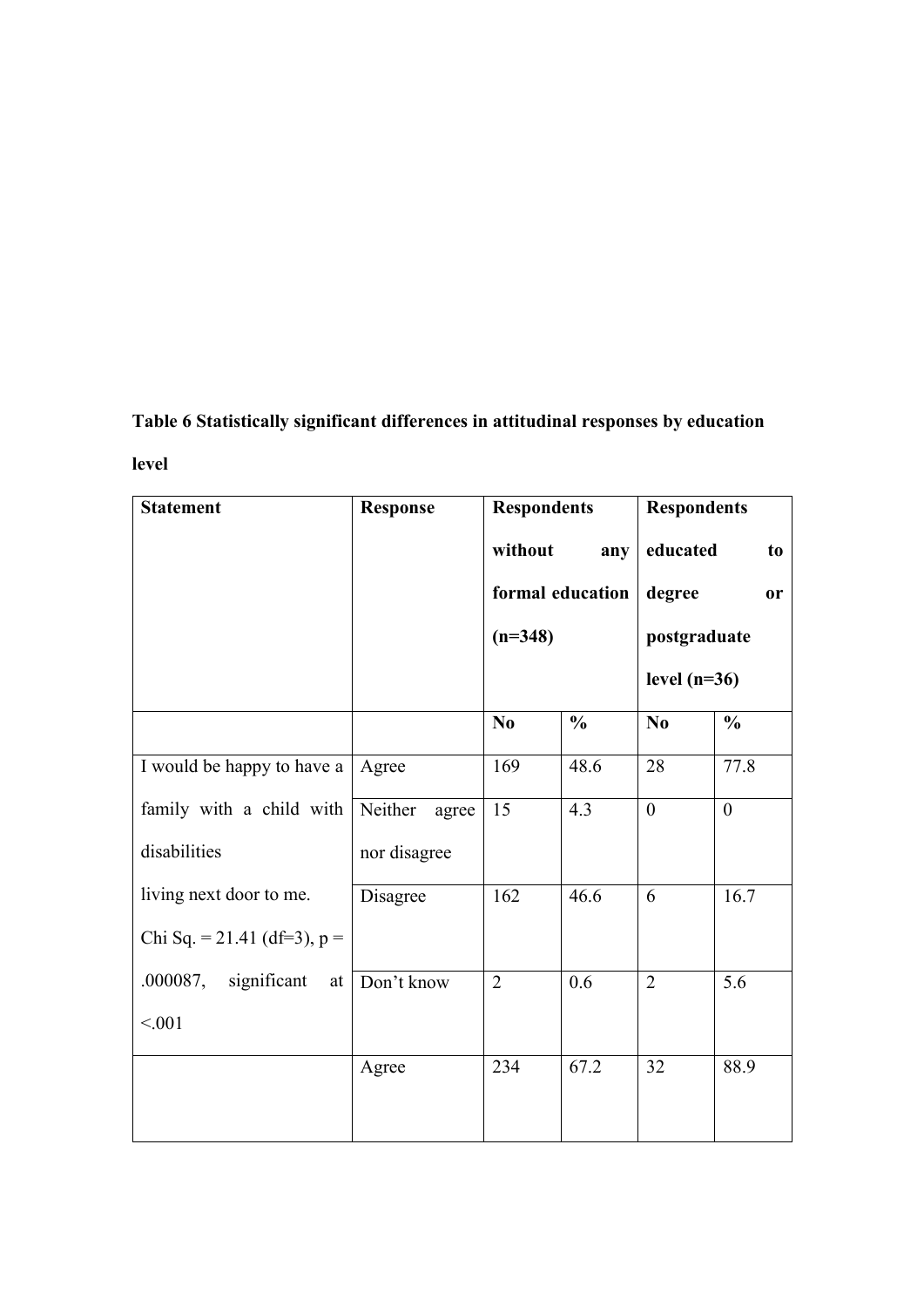| I would be happy to have a               | Neither agree    | 5              | 1.4            | $\mathbf{1}$   | 2.8      |
|------------------------------------------|------------------|----------------|----------------|----------------|----------|
| child<br>with<br>disabilities            | nor disagree     |                |                |                |          |
| attending the                            | Disagree         | 108            | 31.0           | $\overline{3}$ | 8.3      |
| same class as my child.                  | Don't know       | $\mathbf{1}$   | 0.3            | $\theta$       | $\theta$ |
| Chi Sq. = $8.50$ (df=3), p =             |                  |                |                |                |          |
| .036733, significant at $< 0.05$         |                  |                |                |                |          |
| In the future, I would be                | Agree            | 182            | 52.3           | 17             | 47.2     |
| happy for my child to Neither agree      |                  | 34             | 9.8            | $\overline{3}$ | 8.3      |
| marry a person with   nor disagree       |                  |                |                |                |          |
| disabilities.                            | Disagree         | 127            | 36.5           | 10             | 27.8     |
| Chi Sq. = 27.34 (df=3), $p =$            |                  |                |                |                |          |
| $\leq 00001$ , significant at Don't know |                  | 5              | 1.4            | 6              | 16.7     |
| < 0.01                                   |                  |                |                |                |          |
| Children's disabilities are              | Agree            | 302            | 86.8           | 19             | 52.8     |
| the result of past deeds.                | Neither<br>agree | 9              | 2.6            | 5              | 13.9     |
| Chi Sq. = 43.11 (df = 3), p              | nor disagree     |                |                |                |          |
| $=$ <.00001. significant at Disagree     |                  | 37             | 10.6           | 10             | 27.8     |
| < 0.01                                   | Don't know       | $\overline{0}$ | $\overline{0}$ | $\overline{2}$ | 5.6      |
| Children with disabilities               | Agree            | 194            | 55.8           | 18             | 50       |
| cannot lead as full a life as            | Neither<br>agree | 40             | 11.5           | $\theta$       | $\theta$ |
| those without disabilities.              | nor disagree     |                |                |                |          |
| Chi Sq. = $9.78$ (df=3), p =             | Disagree         | 103            | 29.6           | 18             | 50       |
| .020532, significant at                  | Don't know       | 11             | 3.2            | $\theta$       | $\theta$ |
| < 0.025                                  |                  |                |                |                |          |
|                                          | Agree            | 222            | 63.8           | 27             | 75       |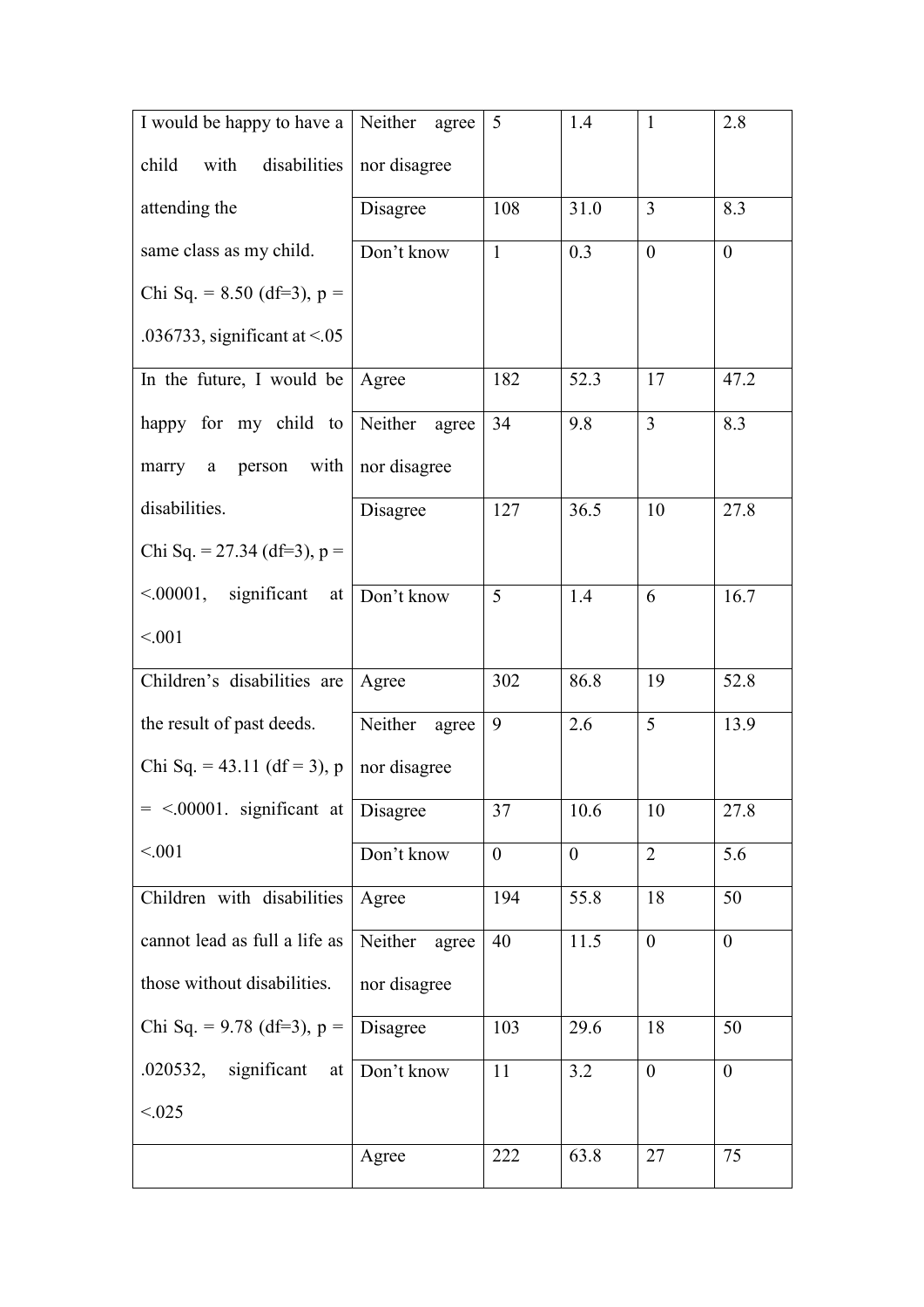| Children with disabilities         | Neither<br>agree | 50             | 14.4 | $\overline{4}$   | 11.1           |
|------------------------------------|------------------|----------------|------|------------------|----------------|
| make<br>positive<br>$\mathbf{a}$   | nor disagree     |                |      |                  |                |
| contribution to the family.        | Disagree         | 68             | 19.5 | $\overline{2}$   | 5.6            |
| Chi Sq. = $8.53$ (df=3), p =       | Don't know       | 8              | 2.3  | $\overline{3}$   | 8.3            |
| .036239, significant at $\leq$ .05 |                  |                |      |                  |                |
| Children with disabilities         | Agree            | 192            | 55.2 | 30               | 83.3           |
| contribute to society.             | Neither<br>agree | 49             | 14.1 | $\overline{4}$   | 11.1           |
| Chi Sq. = 12.41 (df=3), $p =$      | nor disagree     |                |      |                  |                |
| .006103, significant at $\leq$ .01 | Disagree         | 92             | 26.4 | $\mathbf{1}$     | 2.8            |
|                                    | Don't know       | 15             | 4.3  | $\mathbf{1}$     | 2.8            |
| Schools<br>better<br>are           | Agree            | 317            | 91.1 | 25               | 69.4           |
| prepared/equipped to deal          | Neither<br>agree | 11             | 3.2  | $\overline{4}$   | 11.1           |
| with<br>children<br>with           | nor disagree     |                |      |                  |                |
| disabilities than they were        | Disagree         | $\overline{7}$ | 2.0  | 6                | 16.7           |
| ten years ago.                     | Don't know       | 12             | 3.5  | $\mathbf{1}$     | 2.8            |
| Chi Sq. = 27.67 (df=3), $p =$      |                  |                |      |                  |                |
| $\leq 00001$ , significant<br>at   |                  |                |      |                  |                |
| $< 0.01$ .                         |                  |                |      |                  |                |
| Children with disabilities         | Agree            | 269            | 77.3 | 30               | 83.3           |
| should be encouraged and           | Neither<br>agree | 8              | 2.3  | $\overline{4}$   | 11.1           |
| supported to play with             | nor disagree     |                |      |                  |                |
| other<br>non-disabled              | Disagree         | 67             | 19.3 | $\overline{2}$   | 5.6            |
| children.                          | Don't know       | $\overline{4}$ | 1.2  | $\boldsymbol{0}$ | $\overline{0}$ |